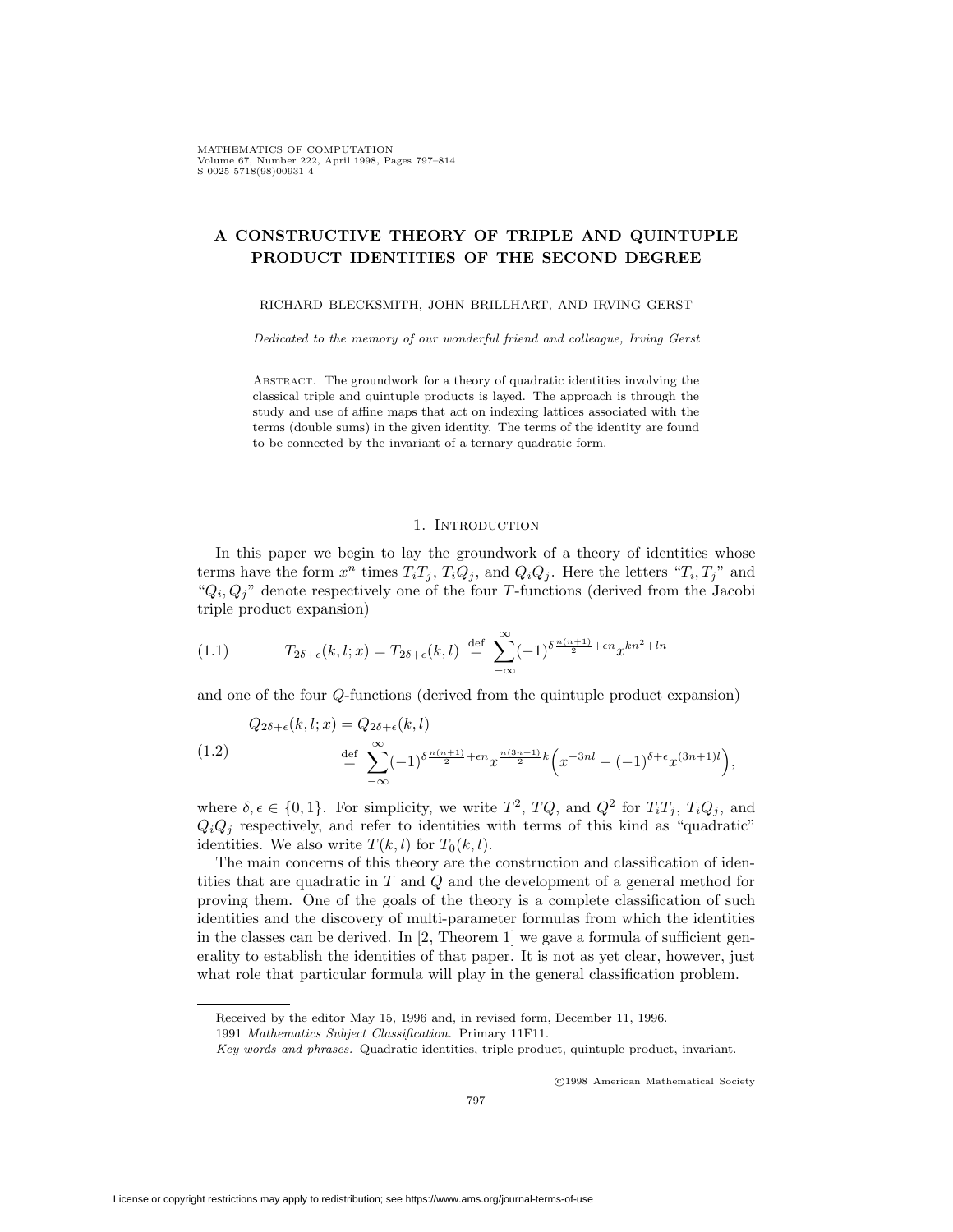In this work, we take as our goal the construction of a proof of an identity we have already given two proofs of, viz.

(1.3) 
$$
T(\frac{21}{2}, \frac{7}{2}) T(\frac{3}{2}, \frac{3}{2}) - x^2 T(\frac{21}{2}, \frac{21}{2}) T(\frac{3}{2}, \frac{1}{2}) = 2T_1(21, 7) T_1(3, 1).
$$

Our purpose in giving a third proof of  $(1.3)$  is not that  $(1.3)$  is of any particular interest beyond its original use in proving a certain (mod 2) congruence in [1], but rather that it can be used to explicate the methods and ideas we wish to present here.

The two earlier proofs of (1.3) employed a general expansion formula to express the identity as a  $T^2$  equation all of whose terms have the form  $x^{\alpha_n} T(k_1, l_{1n}) T(k_2, l_{2n})$ , where the parameters  $k_1$  and  $k_2$  are the same for each term. Such equations are called "balanced" at the particular pair  $(k_1, k_2)$ . The resulting equation, which was balanced at the *k*-pair (96,672), was then established by a summation technique called an "expansion of zero." (See [1] for an explanation of these techniques and the relevant terminology.)

In Section 2 of this paper, we expand  $(1.3)$  into a  $T<sup>2</sup>$  equation with 16 terms on a side, balanced at the smallest possible *k*-pair (24,168). This 32 term identity is found to be the sum of four sub-identities, each with four terms on a side. Since these four  $T<sup>2</sup>$  equations are similar, we will develop the ideas of this paper using only the first of these as a model, proving all four identities in a uniform way in the last section of the paper.

The initial step toward proving this first identity comes from writing each of its eight terms as a doubly-indexed sum:

(1.4) 
$$
x^{\alpha}T(k_1, l_1)T(k_2, l_2) = \sum_{(i,j)\in\mathbb{Z}^2} x^{k_1i^2 + k_2j^2 + l_1i + l_2j + \alpha}.
$$

Because each coefficient in such a sum is a 1, the equality between the two sides of the identity is an assertion that the powers of *x* on the two sides are the same, so the right side is merely a re-arrangement of the left. Thus, to find a proof of the identity is to find its re-arrangement scheme.

In Section 3 we examine the re-arrangement in the first identity by determining which of the four sums on the right contain the powers of *x* in each of the four sums on the left. It becomes clear from this examination that the lattice points  $(i, j)$  in the plane  $\mathbb{Z}^2$  for a given sum on the left, whose powers of x are in a particular sum on the right, lie on a lattice, and the four lattices in one plane, that correspond respectively to the four sums on the right, form a partition of that plane. The occurrence of such a simple structure as a lattice in the indexing planes permits a precise description of the re-arrangement as a collection of 1-1 affine maps between the lattices in the four indexing planes on the two sides of the identity.

Sections 4–6 deal with the general theory used to establish the re-arrangement schemes. In Section 4 it is proved that if two lattices in  $\mathbb{Z}^2$  are to be point-wise associated, a certain affine map with rational coefficients must generally be used.

In Section 5, the nature of an affine map that connects two quadratic polynomials of the form  $k_1x^2+k_2y^2+l_1x+l_2y+\alpha$  is derived. (These quadratics are the exponent polynomials in  $(1.4)$  whose pair of coefficients  $(k_1, k_2)$  is the same.) In particular, it is discovered that the determinant of such a map must be  $\pm 1$  and the members of the family of quadratic exponent polynomials that appear in an identity, whose members are linked by such affine maps, are restricted to having coefficients which must satisfy a certain invariant.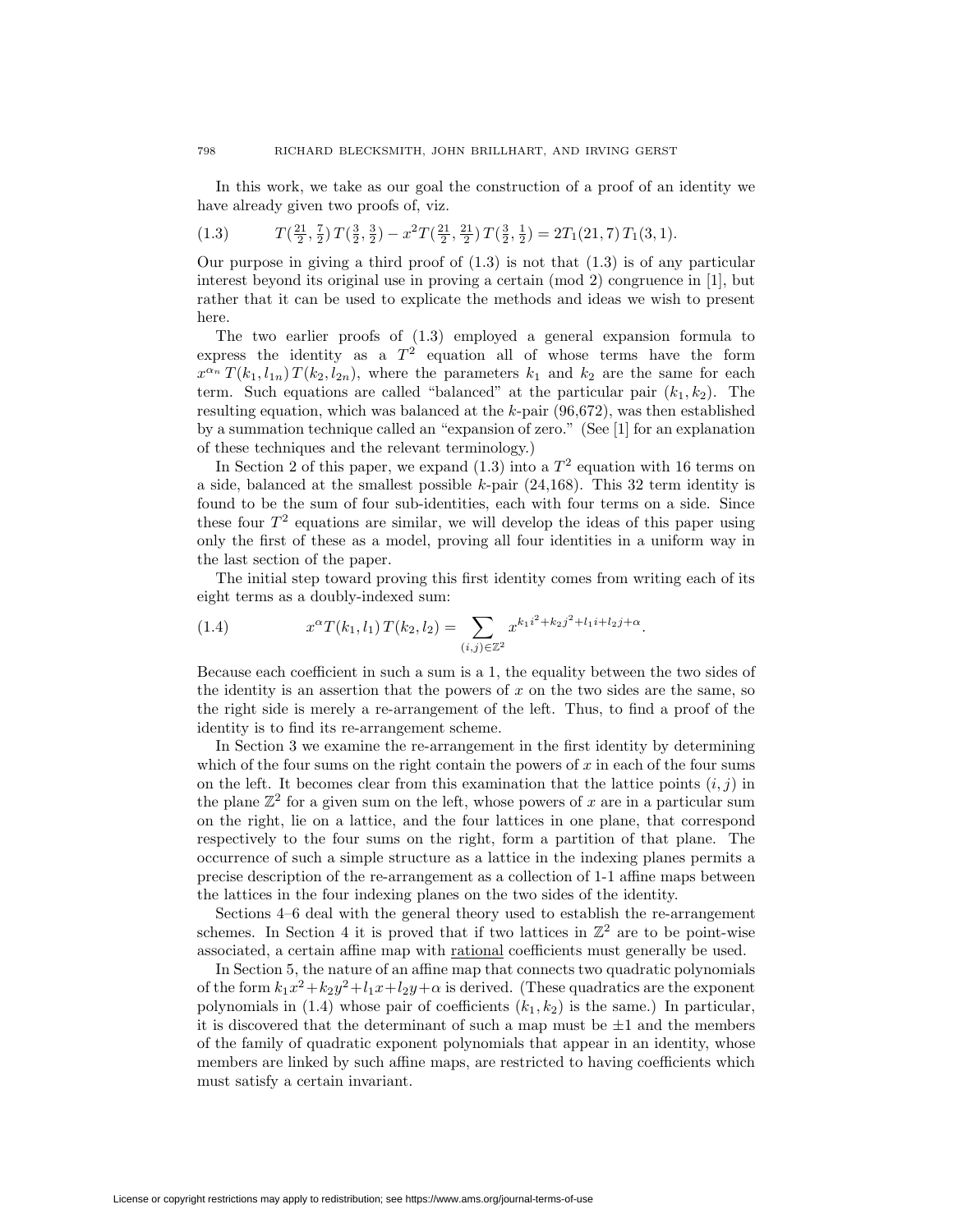Section 6 contains a synthesis of the analyses in Sections 4 and 5. This synthesis shows how to construct affine maps between the members of the family of exponent polynomials so as to properly re-arrange the powers of *x* by point-wise connections between the respective lattices in  $\mathbb{Z}^2$ . The result of this synthesis is the useful Theorem 3, which gives three computable conditions under which identities like the four identities under consideration are true.

The paper ends with Section 7 in which the four identities are proved using Theorem 3, but not by just applying this theorem to each of the four identities. Instead, Theorem 3 is used to prove a 3-parameter identity (Theorem 4), which contains the four identities as special cases.

# 2. EXPANDING IDENTITY  $(1.3)$  INTO A BALANCED  $T^2$  IDENTITY

In [1, p. 792], we discussed expanding identity (1.3) into an identity balanced at (24,168), the smallest possible *K*-pair one can use for this purpose. (We will use capital  $K$  and  $L$  in this section as in the expansion formula in [1]. In what follows, however, we will use small k and l for the coefficients in the exponent polynomials.) This pair was not used, however, because the resulting identity could not be proved using expansions of zero, the method of proof discussed in that paper. Equation (1.3) was therefore established by expanding to the larger *k*-pair (96,672). In the present paper, we will use the minimal *K*-pair (24,168) to prove the expanded identity by a re-arrangement method of proof.

Before applying the expansion formula, we must use the Backward Program [1, p. 790] to determine the possible  $(k_1, k_2)$  pairs and associated parameters  $[a, b, m]$ that expand to  $K_1 = 24$ ,  $K_2 = 168$  (or vice versa). The four possibilities  $(k_1, k_2)$ and their associated parameters [*a, b, m*] that were output by program Backward are:

#1: 
$$
(\frac{21}{2}, \frac{3}{2})
$$
, [3, 3, 16]; #2: (21, 3), [1, 1, 8];  
#3: (3, 21), [1, 7, 8]; #4: (21, 3), [7, 1, 8].

Since there is only one possibility starting with  $(\frac{21}{2}, \frac{3}{2})$ , we expand the two terms on the left side of  $(1.3)$  using expansion  $#1$ . The double term on the RHS of  $(1.3)$ is expanded as two identical terms, using expansions  $#2$  and  $#4$ . Transposing negative terms to the other side, and canceling 16 matching terms, we obtain the equation

(2.1) 
$$
\sum_{i=1}^{16} A_i(x) = \sum_{i=1}^{16} B_i(x),
$$

where the  $A_i(x)$  and  $B_i(x)$  are listed in Table 1. It is this equation that we must prove.

If we next compare the powers of *x* that appear in the *A* and *B* series on the two sides of  $(2.1)$ , we discover the surprising fact that  $(2.1)$  is actually the sum of four simpler identities, each with four *A* terms on the left and four *B* terms on the right. These sub-identities are listed in Table 2.

That none of these four sub-identities can be split further is due to the fact that there is no other dependency among the *A* and *B* power series. We describe this characteristic of an identity by the following terminology.

**Definition 1.** A balanced  $T^2$  identity is called *<u>reducible</u>* if it can be split into the sum of two or more balanced  $T^2$  identities. Otherwise, it is called *irreducible*.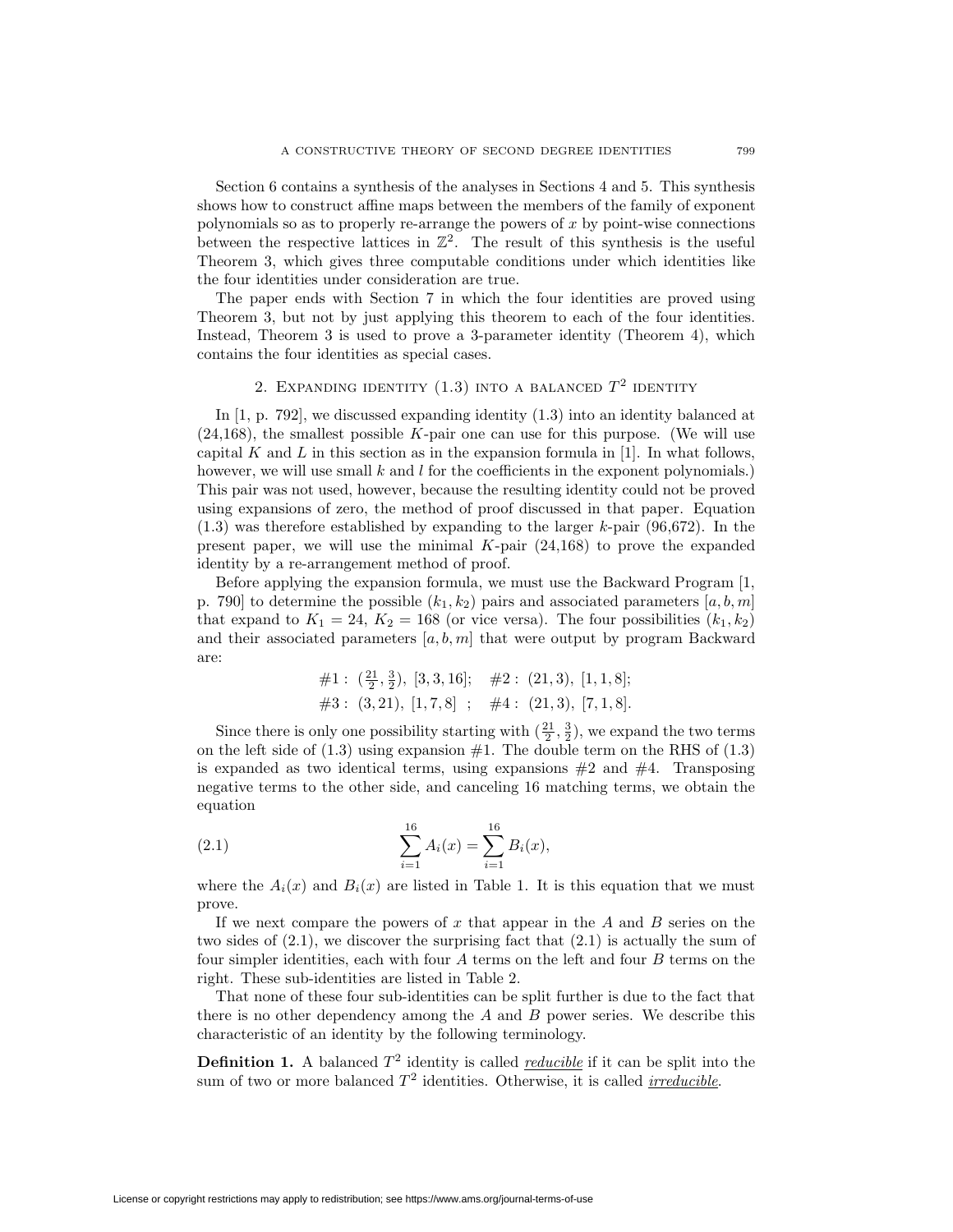TABLE 1.  $A_i$  and  $B_i$  in equation (2.1).

|                         |                |                | $-1$     |                                                                                                           | $\frac{1}{2}$ and $\frac{1}{2}$ are equal to $\frac{1}{2}$ . |                  |                  |          |          |
|-------------------------|----------------|----------------|----------|-----------------------------------------------------------------------------------------------------------|--------------------------------------------------------------|------------------|------------------|----------|----------|
|                         |                |                |          | $A_i(x) = x^{\alpha_i} T(24, l_{1i}) T(168, l_{2i})$ $B_i(x) = x^{\alpha_i} T(24, l_{1i}) T(168, l_{2i})$ |                                                              |                  |                  |          |          |
| $\imath$                | $\alpha_i$     | $l_{1i}$       | $l_{2i}$ |                                                                                                           |                                                              | $\imath$         | $\alpha_i$       | $l_{1i}$ | $l_{2i}$ |
| $\mathbf{1}$            | $\overline{0}$ | 1              | 21       |                                                                                                           |                                                              | 1                | 0                | 6        | 14       |
| $\boldsymbol{2}$        | 2              | $\overline{2}$ | 42       |                                                                                                           |                                                              | $\boldsymbol{2}$ | $\boldsymbol{2}$ | 9        | 35       |
| 3                       | 3              | 10             | 42       |                                                                                                           |                                                              | 3                | 3                | 18       | 14       |
| $\overline{4}$          | 3              | 17             | 21       |                                                                                                           |                                                              | $\overline{4}$   | 3                | 3        | 49       |
| $\overline{5}$          | 4              | 14             | 42       |                                                                                                           |                                                              | $\overline{5}$   | 4                | 21       | 7        |
| 6                       | 7              | 22             | 42       |                                                                                                           |                                                              | 6                | $\overline{7}$   | 6        | 70       |
| $\overline{\mathbf{7}}$ | 7              | 13             | 63       |                                                                                                           |                                                              | $\overline{7}$   | 9                | 9        | 77       |
| $8\,$                   | 9              | 19             | 63       |                                                                                                           |                                                              | 8                | 10               | 18       | 70       |
| $\boldsymbol{9}$        | 16             | - 5            | 105      |                                                                                                           |                                                              | 9                | 14               | 15       | 91       |
| 10                      | 17             | 11             | 105      |                                                                                                           |                                                              | 10               | 14               | 6        | 98       |
| 11                      | 23             | $\overline{2}$ | 126      |                                                                                                           |                                                              | 11               | 17               | 18       | 98       |
| 12                      | 24             | 10             | 126      |                                                                                                           |                                                              | 12               | 25               | 21       | 119      |
| 13                      | 25             | 14             | 126      |                                                                                                           |                                                              | 13               | 28               | 15       | 133      |
| 14                      | 28             | 22             | 126      |                                                                                                           |                                                              | 14               | 35               | - 6      | 154      |
| 15                      | 32             | -7             | 147      |                                                                                                           |                                                              | 15               | 38               | 18       | 154      |
| 16                      | 37             | 23             | 147      |                                                                                                           |                                                              | 16               | 38               | 3        | 161      |

TABLE 2. The four sub-identities.

Identity 1

|  |  | $\left  \# \right  \alpha \quad k_1 \quad l_1 \quad k_2 \quad l_2$ |  |  | $\#$ $\alpha'$ $k_1$ $l'_1$ $k_2$ $l'_2$                           |  |
|--|--|--------------------------------------------------------------------|--|--|--------------------------------------------------------------------|--|
|  |  | 1 0 24 1 168 21                                                    |  |  | $1 \t 0 \t 24 \t 6 \t 168 \t 14$                                   |  |
|  |  |                                                                    |  |  | 6 7 24 6 168 70                                                    |  |
|  |  | 10 17 24 11 168 105                                                |  |  | 11 17 24 18 168 98                                                 |  |
|  |  | 16   37   24   23   168   147                                      |  |  | $\begin{array}{c ccccc} 15 & 38 & 24 & 18 & 168 & 154 \end{array}$ |  |

<u>Identity 2</u> (with multiplier  $x^2$  canceled)

|  |  | $\#$ $\alpha$ $k_1$ $l_1$ $k_2$ $l_2$                                                                                              |  | $\#$ $\alpha'$ $k_1$ $l$                                                                                                 |  |
|--|--|------------------------------------------------------------------------------------------------------------------------------------|--|--------------------------------------------------------------------------------------------------------------------------|--|
|  |  | $2 \begin{pmatrix} 0 & 2\overline{4} & 2 & 168 & 42 \end{pmatrix}$                                                                 |  |                                                                                                                          |  |
|  |  |                                                                                                                                    |  |                                                                                                                          |  |
|  |  |                                                                                                                                    |  |                                                                                                                          |  |
|  |  | $\begin{array}{c cccccc} 3 & 1 & 24 & 10 & 168 & 42 \\ 13 & 23 & 24 & 14 & 168 & 126 \\ 14 & 26 & 24 & 22 & 168 & 126 \end{array}$ |  | $\begin{array}{ c ccccc } \hline 2 & 0 & 24 \\ 4 & 1 & 24 \\ 12 & 23 & 24 & 2 \\ 13 & 26 & 24 & 1 \\ \hline \end{array}$ |  |

|  |  | $# \begin{bmatrix} \alpha & k_1 & l_1 & k_2 & l_2 \end{bmatrix}$ |  |  |  | $\#$ $\alpha'$ $k_1$ $l'_1$ $k_2$ $l'_2$       |  |
|--|--|------------------------------------------------------------------|--|--|--|------------------------------------------------|--|
|  |  | 2 0 24 2 168 42                                                  |  |  |  | 2 0 24 9 168 35                                |  |
|  |  | $3 \mid 1 \quad 24 \quad 10 \quad 168 \quad 42$                  |  |  |  | $4 \mid 1 \quad 24 \quad 3 \quad 168 \quad 49$ |  |
|  |  | 13   23 24 14 168 126                                            |  |  |  | $12 \mid 23 \mid 24 \mid 21 \mid 168 \mid 119$ |  |
|  |  | 14 26 24 22 168 126                                              |  |  |  | 13 26 24 15 168 133                            |  |

Identity 3 (with multiplier  $x^3$  canceled)

|  |  |                                                 | $\#$ $\alpha$ $k_1$ $l_1$ $k_2$ $l_2$         |  |                                                                | $\#$ $\alpha'$ $k_1$ $l$                                           |  |
|--|--|-------------------------------------------------|-----------------------------------------------|--|----------------------------------------------------------------|--------------------------------------------------------------------|--|
|  |  | $4 \mid 0 \quad 24 \quad 17 \quad 168 \quad 21$ |                                               |  |                                                                |                                                                    |  |
|  |  | 8 6 24 19 168 63                                |                                               |  |                                                                | $\begin{array}{c cc} 3 & 0 & 24 & 1 \\ 8 & 7 & 24 & 1 \end{array}$ |  |
|  |  | $9 \mid 13 \mid 24 \mid 5 \mid 168 \mid 105$    |                                               |  | $\begin{array}{c cc} 10 & 11 & 24 \\ 14 & 32 & 24 \end{array}$ |                                                                    |  |
|  |  |                                                 | $15 \mid 29 \mid 24 \mid 7 \mid 168 \mid 147$ |  |                                                                |                                                                    |  |

|  |  | $# \alpha$ $k_1$ $l_1$ $k_2$ | $l_2$ |  |  | $\#$ $\alpha'$ $k_1$ $l'_1$ $k_2$       |     |
|--|--|------------------------------|-------|--|--|-----------------------------------------|-----|
|  |  | $4 \mid 0$ 24 17 168 21      |       |  |  | $3 \mid 0$ 24 18 168                    |     |
|  |  | 8 6 24 19 168 63             |       |  |  | 8 7 24 18 168                           | 70  |
|  |  | 9   13 24 5 168 105          |       |  |  | $10 \mid 11 \quad 24 \quad 6 \quad 168$ | -98 |
|  |  | 15   29 24 7 168 147         |       |  |  | 14 32 24 6 168 154                      |     |

Identity 4 (with multiplier  $x^4$  canceled)

|  |  | $\left  \# \right  \alpha$ $k_1$ $l_1$ $k_2$ $\overline{l_2}$                             |  |  |  | $\# \alpha'$ $k_1$ $l'_1$ $k_2$ $l'_2$ |  |
|--|--|-------------------------------------------------------------------------------------------|--|--|--|----------------------------------------|--|
|  |  |                                                                                           |  |  |  | 5 0 24 21 168 7                        |  |
|  |  | $\begin{array}{ c c c c c c c c } \hline 6 & 3 & 24 & 22 & 168 & 42 \ \hline \end{array}$ |  |  |  | 7 5 24 9 168 77                        |  |
|  |  | 11   19 24 2 168 126                                                                      |  |  |  | 9 10 24 15 168 91                      |  |
|  |  | 12   20   24   10   168   126                                                             |  |  |  | 16 34 24 3 168 161                     |  |

|    | α  | k1 |    | $k_2$ |     |
|----|----|----|----|-------|-----|
| 5  | 0  | 24 | 21 | 168   |     |
|    | 5  | 24 | 9  | 168   | 77  |
| 9  | 10 | 24 | 15 | 168   | 91  |
| 16 |    | 24 | 3  | 168   | 161 |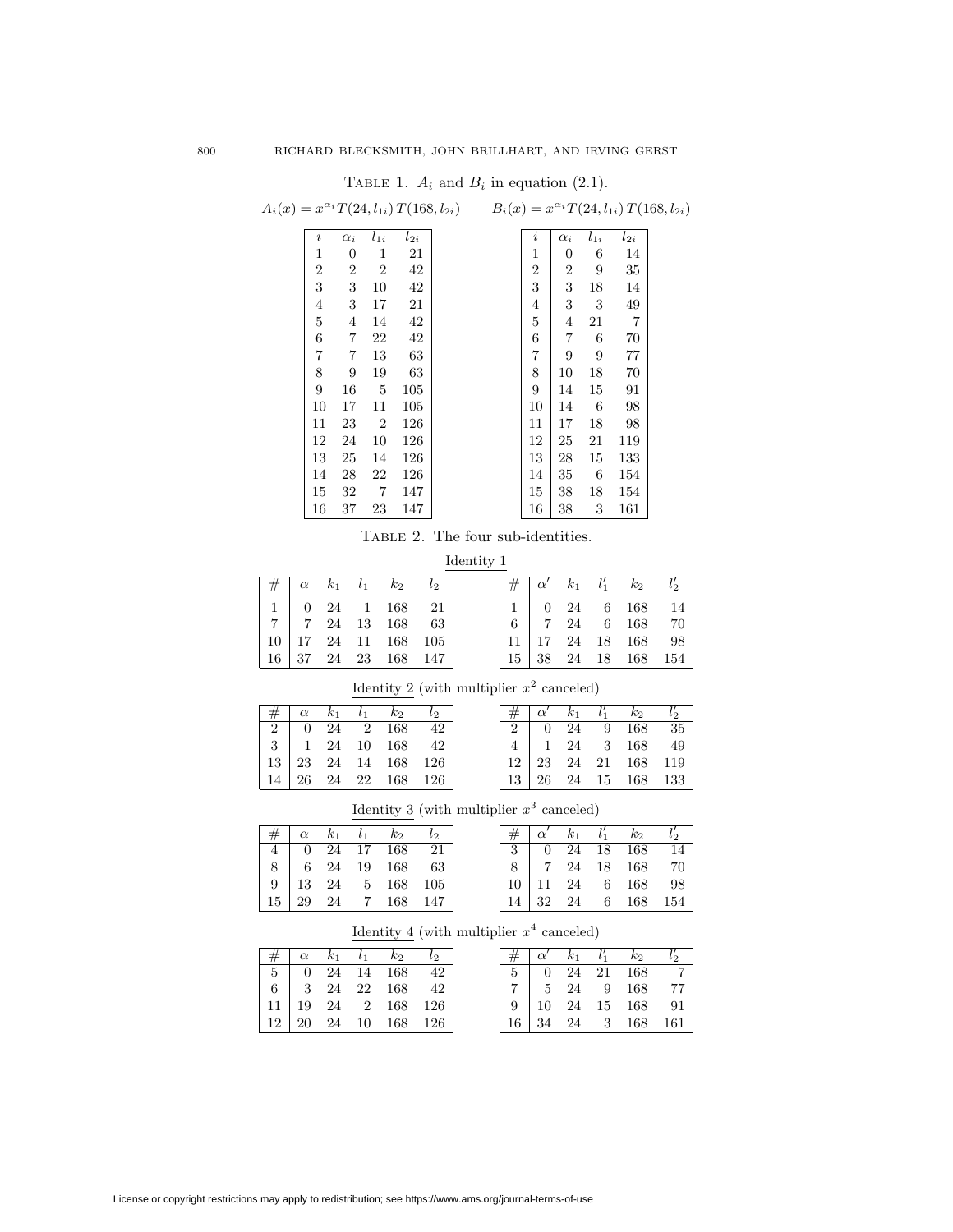#### 3. The re-arrangement schemes

In this section we discuss the idea of the re-arrangement scheme of a balanced  $T<sup>2</sup>$ identity. We will explain this idea by examining the scheme of the first identity in Table 2 (equation  $(3.1)$ ), which is essentially the same as the schemes of the other three identities in Table 2. This identity is:

$$
(3.1) \tA1(x) + A7(x) + A10(x) + A16(x) = B1(x) + B6(x) + B11(x) + B15(x).
$$

We begin by writing the eight terms of  $(3.1)$  as double sums as in  $(1.4)$ , so  $(3.1)$ becomes

(3.2) 
$$
\sum_{r=1}^{4} \sum_{(i,j)\in\mathbb{Z}^2} x^{L_r(i,j)} = \sum_{s=1}^{4} \sum_{(i,j)\in\mathbb{Z}^2} x^{R_s(i,j)},
$$

where  $L_r(i, j) = 24i^2 + 168j^2 + l_{1r}i + l_{2r}j + \alpha_r$  and  $R_s(i, j) = 24i^2 + 168j^2 + l'_{1s}i +$  $l'_{2s}j + \alpha'_{s}$ . Here the  $l_{ir}$  and  $l_{is}$  are respectively  $l_i$  and  $l'_{i}$  in Identity 1 in Table 2. In a few cases we will use the negatives of the values in Table 2, because this gives greater regularity in the resulting geometric lattice patterns that underlie the rearrangements. That such a change is permissible is due to the fact that the indices *i* and *j* run over  $\mathbb{Z}$ .

In this form, it is clear that the equality in (3.1) is an assertion that a power  $x^{L_r(i,j)}$ , evaluated at the point  $(i,j)$  in the  $r^{th}$  indexing plane  $\mathbb{Z}^2$  on the left, will be one of the powers  $x^{R_s(i,j)}$ , evaluated at some corresponding point  $(i', j')$  in the  $s^{th}$  indexing plane  $\mathbb{Z}^2$  on the right.

It becomes clear after considerable computing that the points  $(i, j) \in \mathbb{Z}^2$  in the  $r^{th}$  indexing plane, at which  $x^{L_r(i,j)}$  is a term in the  $s^{th}$  sum on the right, lie on an affine lattice, and that the corresponding points  $(i', j') \in \mathbb{Z}^2$  lie on an affine lattice in the *sth* indexing plane as well.

**Definition 2.** A 2-dimensional, (affine) lattice is a set of points

$$
\mathcal{L} = \{ \bar{x} \in \mathbb{Z}^2 : \ \bar{x} = n_1 \bar{b}_1 + n_2 \bar{b}_2 + \bar{x}_0, \ \ \forall \ n_1, n_2 \in \mathbb{Z} \},
$$

where  $\bar{b}_1$ ,  $\bar{b}_2$ ,  $\bar{x}_0 \in \mathbb{Z}^2$  and  $\bar{b}_1$ ,  $\bar{b}_2$  are linearly independent over  $\mathbb{Z}$ .

To illustrate such lattices, consider the first sum on the left and the second sum on the right, which have the exponents  $L_1(i,j) = 24i^2 + 168j^2 - i + 21j$  and  $R_2(i, j) = 24i^2 + 168j^2 + 6i - 70j + 7$  respectively, with two negative coefficients as mentioned after (3.2).

We find that the lattice for the first sum is

$$
(3.3) \qquad \begin{bmatrix} x \\ y \end{bmatrix} = n_1 \begin{bmatrix} 1 \\ 1 \end{bmatrix} + n_2 \begin{bmatrix} 4 \\ 0 \end{bmatrix} + \begin{bmatrix} -1 \\ 0 \end{bmatrix} = \begin{bmatrix} 1 & 4 \\ 1 & 0 \end{bmatrix} \begin{bmatrix} n_1 \\ n_2 \end{bmatrix} + \begin{bmatrix} -1 \\ 0 \end{bmatrix}, \quad \forall n_1, n_2 \in \mathbb{Z},
$$

and the associated lattice for the second sum is

$$
(3.4) \qquad \begin{bmatrix} x' \\ y' \end{bmatrix} = n_1 \begin{bmatrix} -1 \\ 1 \end{bmatrix} + n_2 \begin{bmatrix} 3 \\ 1 \end{bmatrix} + \begin{bmatrix} -1 \\ 0 \end{bmatrix} = \begin{bmatrix} -1 & 3 \\ 1 & 1 \end{bmatrix} \begin{bmatrix} n_1 \\ n_2 \end{bmatrix} + \begin{bmatrix} -1 \\ 0 \end{bmatrix}.
$$

To verify these are corresponding lattices, we note simply that

(3.5) 
$$
L_1(n_1 + 4n_2 - 1, n_1) = R_2(-n_1 + 3n_2 - 1, n_1 + n_2)
$$

$$
= 192 n_1^2 + 384 n_2^2 + 192 n_1 n_2 - 28 n_1 - 196 n_2 + 25.
$$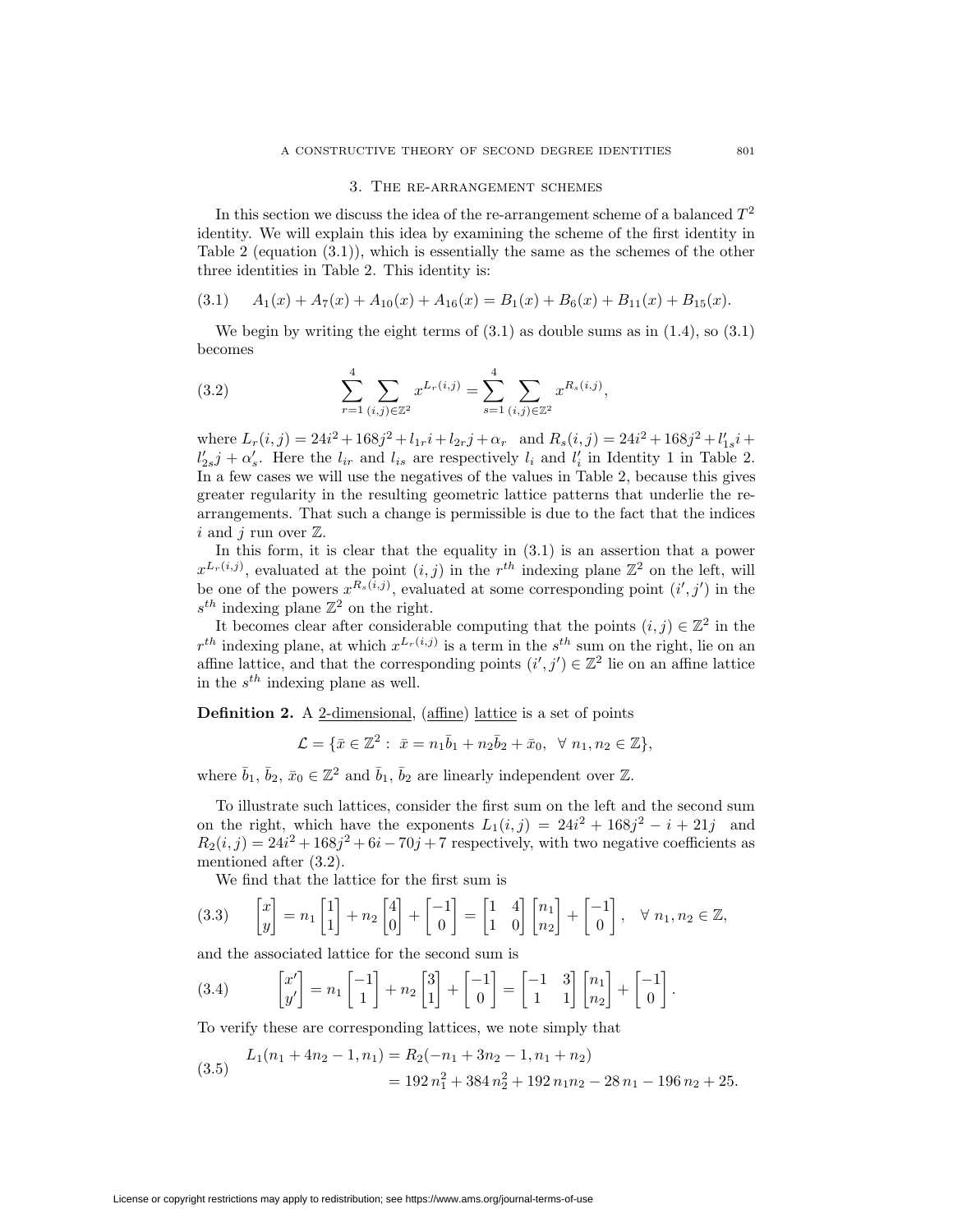Lattices such as those in  $(3.3)$  and  $(3.4)$  and equations similar to  $(3.5)$  can be worked out for the other 15 pairs of exponents in Identity 1. It can also be shown that the quartets of lattices in the eight indexing planes that are linked in this way by the sixteen 1-1 lattice maps, consititute a partitioning of the 8 indexing planes. The other 3 identities in Table 2 can be verified in the same way by finding 48 more equations like (3.5).

Instead of taking this tedious and unrevealing approach, we will pursue the present example further and investigate the nature of the direct map that connects the points  $\begin{bmatrix} x' \\ y' \end{bmatrix}$ *y0*  $\Big]$  to  $\Big[ \begin{matrix} x \\ y \end{matrix} \Big]$ *y* . To do this, solve  $(3.4)$  for  $\begin{bmatrix} n_1 \\ n_2 \end{bmatrix}$ *n*<sup>2</sup> and substitute the result into (3.3). This gives the vector equation

(3.6) 
$$
\begin{bmatrix} x' \\ y' \end{bmatrix} = \frac{1}{4} \begin{bmatrix} 3 & -7 \\ 1 & 3 \end{bmatrix} \begin{bmatrix} x \\ y \end{bmatrix} + \frac{1}{4} \begin{bmatrix} -1 \\ 1 \end{bmatrix}.
$$

The map  $\psi$ , defined by  $\begin{bmatrix} x' \\ y' \end{bmatrix}$ *y0*  $\Big] = \psi \left( \Big[ \begin{matrix} x \\ y \end{matrix} \Big] \right)$  $\begin{bmatrix} x \\ y \end{bmatrix}$  =  $A \begin{bmatrix} x \\ y \end{bmatrix}$ *y*  $\frac{1}{4} + \overline{d}$ , where  $A = \frac{1}{4}$  $\begin{bmatrix} 3 & -7 \\ 1 & 3 \end{bmatrix}$  and  $\bar{d} = \frac{1}{4}$  *−*1 1 , can generally be considered as an affine map between two real planes  $\mathbb{R}^2$ , so that the equality  $L_1(x, y) = R_2(x', y')$  holds between these two-variable, real polynomials. In general, we call a real, affine map  $\psi : \mathbb{R}^2 \to \mathbb{R}^2$  of this kind a *global* map. The map  $\psi$  in (3.6) has the special property that it is also a 1-1 map of the

lattice in (3.3) to the lattice in (3.4).

Not all global maps from  $\mathbb{Z}^2$  to  $\mathbb{Z}^2$  send lattices to lattices though. For example, the simple translation

$$
L_1(x,y) = R_2\left(x - \frac{7}{24}, y + \frac{13}{24}\right)
$$

is a global map from  $L_1$  to  $R_2$ , but one that doesn't send any integer point to another integer point.

Global maps with rational coefficients turn out to be crucial to our understanding of re-arrangement schemes. They show how the quadratic exponent polynomials relate to each other in a balanced identity. Global maps of the right kind also allow us to relate quadratic exponent polynomials to the underlying re-arrangement lattices. In general, we need to have a simple way to find a global map between a pair of lattices in one of the four planes on the two sides of our identity and, vice versa, to determine when a global map induces a correspondence between lattices in the indexing planes.

#### 4. Rational matrices and associated lattice maps

In this short section we prove a theorem about lattices and affine maps between them. The maps between two lattices in  $\mathbb{Z}^2$  will ordinarily have rational rather than integer coefficients.

**Theorem 1** (Lattice Mapping Theorem). *(a)* Let  $\psi : \mathbb{R}^2 \to \mathbb{R}^2$  be a 1-1 affine map *with rational coefficients. Let*  $K(\psi) = {\bar{x} \in \mathbb{Z}^2 : \psi(\bar{x}) \in \mathbb{Z}^2}$ *. If*  $K(\psi) \neq \emptyset$ *, then K*( $\psi$ ) *and*  $\psi$ ( $K(\psi)$ ) *are lattices in*  $\mathbb{Z}^2$ *. (b) Conversely, if*  $\mathcal L$  *and*  $\mathcal L'$  *are lattices of*  $\mathbb{Z}^2$ , then there exists a 1-1 affine map with rational coefficients  $\psi : \mathbb{R}^2 \to \mathbb{R}^2$  such *that*  $K(\psi) = \mathcal{L}$  *and*  $\mathcal{L}' = \psi(\mathcal{L})$ *.*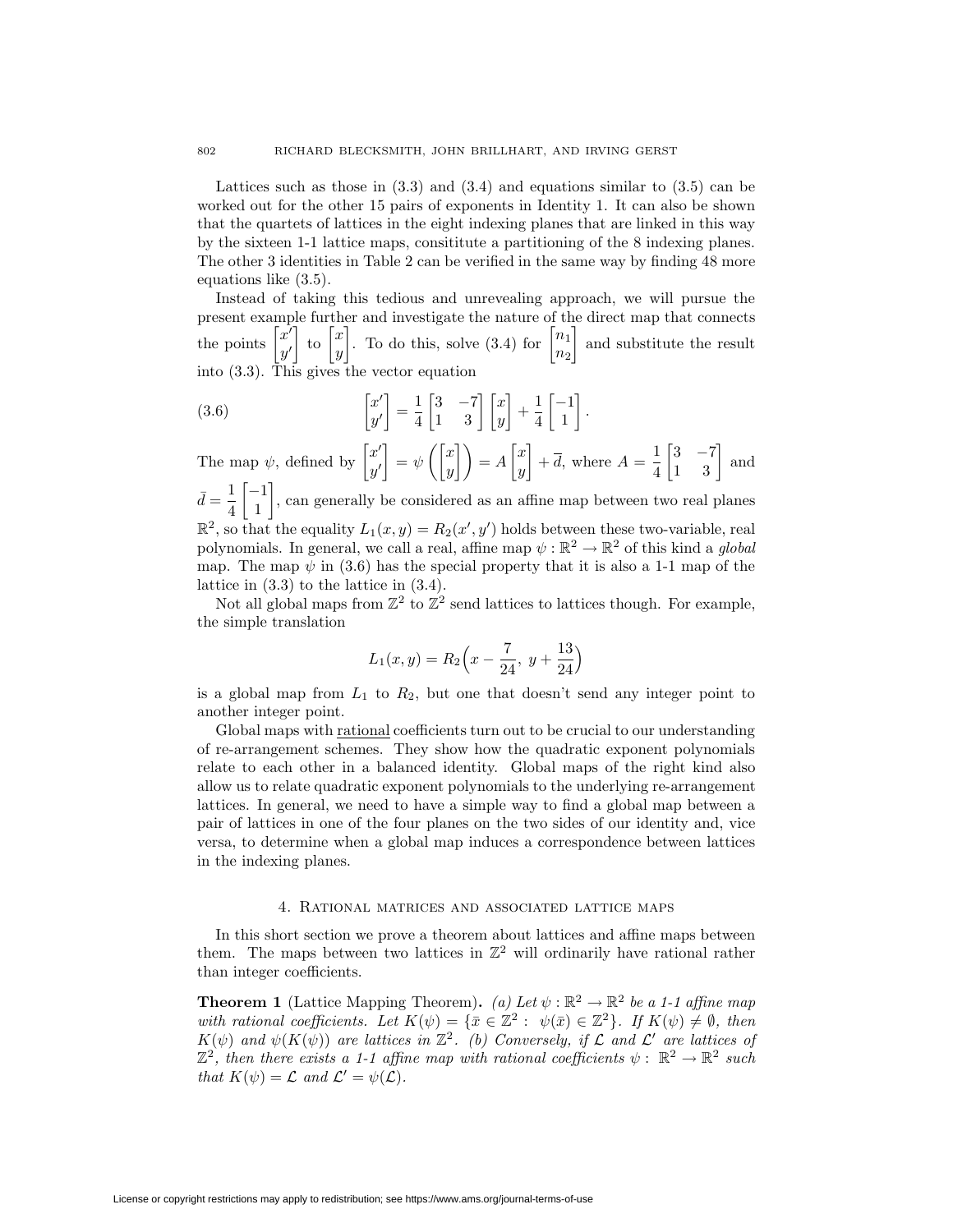*Proof.* (a) Let  $\psi(\bar{x}) = A\bar{x} + \bar{b}$ , where *A* and  $\bar{b}$  have rational entries. Since  $K \neq \emptyset$ , there exist  $\bar{x}_0, \bar{y}_0 \in \mathbb{Z}^2$  such that  $\bar{y}_0 = \psi(\bar{x}_0) = A\bar{x}_0 + \bar{b}$ . Subtracting, we get  $\psi(\bar{x}) = A(\bar{x} - \bar{x}_0) + \bar{y}_0$ . Setting  $\bar{x}' = \bar{x} - \bar{x}_0$ , we have  $\psi(\bar{x}' + \bar{x}_0) = A\bar{x}' + \bar{y}_0$ . Defining  $\psi_1(\bar{x}') = \psi(\bar{x}' + \bar{x}_0) - \bar{y}_0$ , we have that  $\psi_1(\bar{x}') = A\bar{x}'$ .

Consider the set  $K(\psi_1) = {\bar{x}' \in \mathbb{Z}^2 : \psi_1(\bar{x}') \in \mathbb{Z}^2}$ . If  $d = LCM$  of the denominators of the entries in *A*, then  $\begin{bmatrix} d \\ o \end{bmatrix}$ 0 and  $\begin{bmatrix} 0 \\ d \end{bmatrix}$ *d* are linearly independent vectors in  $K(\psi_1)$ , so  $K(\psi_1)$  contains at least two distinct vectors. Now, if  $\bar{x}'_1, \bar{x}'_2 \in K(\psi_1)$ , then for any  $n_1, n_2 \in \mathbb{Z}$ ,

$$
\psi_1(n_1\bar{x}_1' + n_2\bar{x}_2') = n_1\psi_1(\bar{x}_1') + n_2\psi_1(\bar{x}_2') \in \mathbb{Z}^2,
$$

so  $K(\psi_1)$  is a lattice in  $\mathbb{Z}^2$ , which implies that  $K(\psi) = K(\psi_1) + \bar{x}_0$  is a lattice in  $\mathbb{Z}^2$ . Since  $\psi_1$  is a 1-1, linear map, it follows that  $\psi(K(\psi)) = \psi_1(K(\psi_1)) + \bar{y}_0$  is also a lattice in  $\mathbb{Z}^2$ .

(b) Let  $\mathcal{L} = \left\{ B \right\}^{n_1}_{n_2}$ *n*<sup>2</sup>  $\left[ + \bar{x}_0 \right]$  and  $\mathcal{L}' = \left\{ C \right\}^{n_1}_{n_2}$ *n*<sup>2</sup>  $\vert + \bar{y}_0 \rangle$ , where the columns of  $B = [\bar{b}_1 \quad \bar{b}_2]$  and  $C = [\bar{c}_1 \quad \bar{c}_2]$  are the respective lattice bases. Clearly  $B^{-1}$  exists

and has rational entries. Let  $A = CB^{-1} \in GL(2, \mathbb{Q})$ . Set  $\bar{z}_0 = \bar{y}_0 - A\bar{x}_0 \in \mathbb{Q}^2$  and let  $\psi(\bar{x}) = A\bar{x} + \bar{z}_0$ . Then for each lattice point in *L*, we have

$$
\psi\Big(B\genfrac{[}{]}{0pt}{}{n_1}{n_2} + \bar{x}_0\Big) = A\Big(B\genfrac{[}{]}{0pt}{}{n_1}{n_2} + \bar{x}_0\Big) + \bar{z}_0 = C\genfrac{[}{]}{0pt}{}{n_1}{n_2} + \bar{y}_0 \in \mathcal{L}'.
$$

Since det  $A \neq 0$ ,  $\psi$  is 1-1, which proves (b).

*Remarks.* 1. A simple example in which  $K(\psi) = \emptyset$  is the map with  $A = I$  and  $\bar{b} = \frac{1}{2} \begin{bmatrix} 1 \\ 1 \end{bmatrix}$ 1 i .

2. We have phrased Theorem 1 to be used in only the two-dimensional case and only where  $\psi$  is 1-1. It is clear that more general versions of this theorem hold for *n*-dimensional lattices or when  $\psi$  is not necessarily 1-1. It is worth noting that even when  $\psi: R^n \to R^n$  is not 1-1, a nonempty  $K(\psi)$  will nonetheless have dimension *n*.

3. When an affine map is given, such as

$$
\psi\left(\begin{bmatrix} x \\ y \end{bmatrix}\right) = \frac{1}{m} \left(\begin{bmatrix} a & b \\ c & d \end{bmatrix} \begin{bmatrix} x \\ y \end{bmatrix} + \begin{bmatrix} e \\ f \end{bmatrix}\right),
$$

where the small letters are integers and  $m > 0$  is the least common denominator of the component fractions, we can find bases for the lattices  $\mathcal L$  and  $\mathcal L'$  (see [4]) by solving the system

(4.1) 
$$
\begin{bmatrix} a & b \\ c & d \end{bmatrix} \begin{bmatrix} x \\ y \end{bmatrix} \equiv \begin{bmatrix} -e \\ -f \end{bmatrix} \pmod{m}.
$$

The result in the following example, which illustrates Remark 3, will be needed later in the paper.

**Example.** Let m be a positive integer. Find all integer points  $\begin{bmatrix} x \\ y \end{bmatrix}$ *y* so that 1 *m*  $\left[ m-1, 1-2m \right]$ 1 *m −* 1 *x y* lies in  $\mathbb{Z}^2$ . As in linear algebra, this homogeneous system has the particular solution  $\begin{bmatrix} 0 \\ 0 \end{bmatrix}$ 0 . To find all solutions, reduce the coefficient

 $\Box$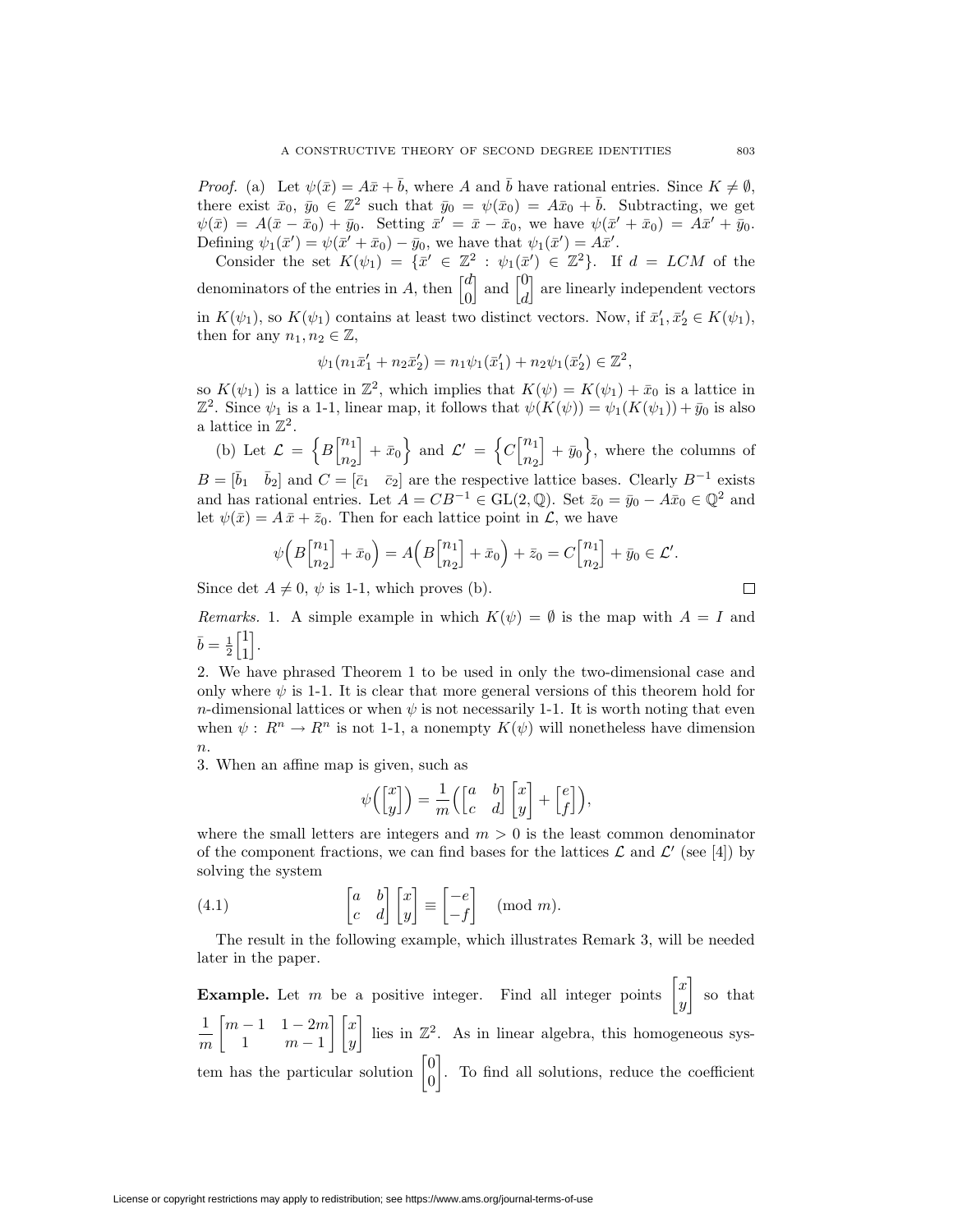matrix to echelon form, working modulo *m*:

$$
\begin{bmatrix} m-1 & 1-2m \\ 1 & m-1 \end{bmatrix} \rightarrow \begin{bmatrix} 1 & -1 \\ -1 & 1 \end{bmatrix} \rightarrow \begin{bmatrix} 1 & -1 \\ 0 & 0 \end{bmatrix}.
$$

We thus get the single congruence  $x \equiv y \pmod{m}$ , or equivalently,  $x = y + tm$ . Setting  $n_1 = y$  and  $n_2 = t$ , we obtain the general solution

(4.2) 
$$
\begin{bmatrix} x \\ y \end{bmatrix} = n_1 \begin{bmatrix} 1 \\ 1 \end{bmatrix} + n_2 \begin{bmatrix} m \\ 0 \end{bmatrix}.
$$

#### 5. The global maps

The quadratic polynomials that are the exponents in an irreducible, balanced  $T<sup>2</sup>$  equation form an interesting, close-knit family in that the pair of coefficients of their quadratic terms is the same throughout the family ("balanced" quadratics) and the collection of integer values (with repeats) of the quadratics on the left side of the identity — produced by letting the pair of variables in each quadratic range over  $\mathbb{Z}^2$  — is the same as the collection of values produced in the same way on the right. It seems reasonable under these circumstances to suspect that any two quadratics in such a family might well be connected by an affine map. The next theorem gives necessary and sufficient conditions that specify the form of such an affine map.

**Theorem 2** (Global Mapping Theorem). *Let*  $L(x, y) = k_1 x^2 + k_2 y^2 + l_1 x + l_2 y + \alpha$ and  $R(x,y) = k_1x^2 + k_2y^2 + l'_1x + l'_2y + \alpha'$  be in  $\mathbb{R}[x,y]$ , where  $k_1, k_2 > 0$  and  $k_2 = k\,k_1$ *. If*  $A = \begin{bmatrix} a & b \ c & d \end{bmatrix}$  is a real matrix and  $\begin{bmatrix} e \\ f \end{bmatrix}$ *f is a real vector, then the vector equation*

(5.1) 
$$
L\left(\begin{bmatrix} x \\ y \end{bmatrix}\right) = R\left(A\begin{bmatrix} x \\ y \end{bmatrix} + \begin{bmatrix} e \\ f \end{bmatrix}\right)
$$

*holds if and only if the following six conditions are satisfied:*

(5.2) 
$$
\det A = \epsilon, \text{ where } \epsilon = \pm 1,
$$

$$
(5.3) \t\t d = \epsilon a,
$$

$$
(5.4) \t\t b = -\epsilon k c,
$$

(5.5) 
$$
a^2 + kc^2 = 1,
$$

(5.6) 
$$
\begin{bmatrix} e \\ f \end{bmatrix} = A \begin{bmatrix} \frac{l_1}{2k_1} \\ \frac{l_2}{2k_2} \end{bmatrix} - \begin{bmatrix} \frac{l'_1}{2k_1} \\ \frac{l'_2}{2k_2} \end{bmatrix},
$$

(5.7) 
$$
\alpha' = \alpha + \frac{1}{4} \left[ \frac{(l'_1)^2 - l_1^2}{k_1} + \frac{(l'_2)^2 - l_2^2}{k_2} \right].
$$

*Proof.*  $(\Longrightarrow)$  We have from  $(5.1)$  that

$$
k_1x^2 + k_2y^2 + l_1x + l_2y + \alpha = k_1(ax + by + e)^2 + k_2(cx + dy + f)^2
$$
  
+ 
$$
l'_1(ax + by + e) + l'_2(cx + dy + f) + \alpha'.
$$

Equating coefficients of corresponding powers of *x* and *y* and canceling common factors gives

(5.8) 
$$
a^2 + kc^2 = 1,
$$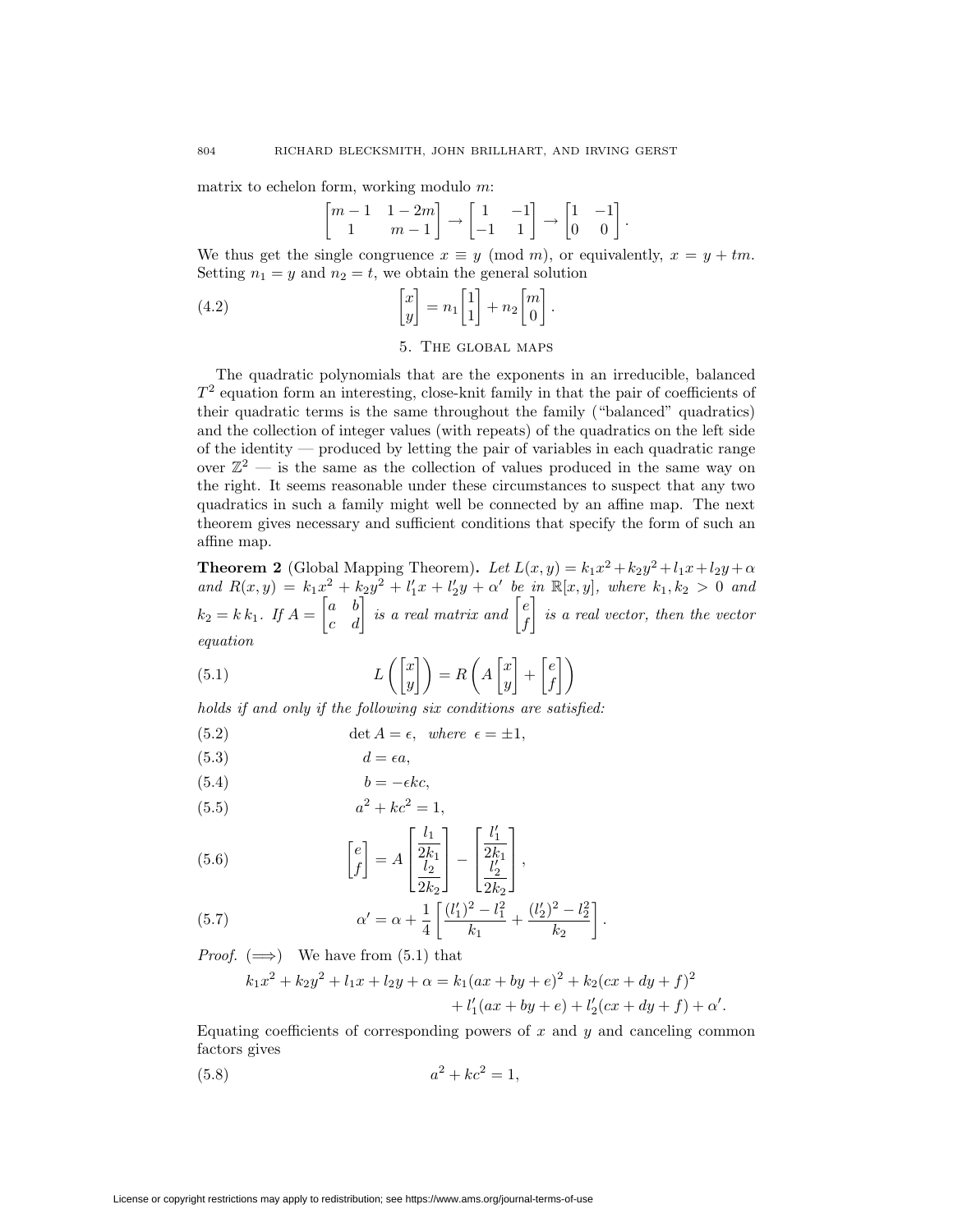(5.9) 
$$
b^2 + kd^2 = k,
$$

$$
(5.10) \t ab + kcd = 0,
$$

(5.11) 
$$
l_1 = 2k_1ae + 2k_2cf + l'_1a + l'_2c,
$$

and

(5.12) 
$$
l_2 = 2k_1be + 2k_2df + l'_1b + l'_2d.
$$

If  $a = 0$ , then  $(5.8) - (5.10)$  give  $c^2 = \frac{1}{k}$ ,  $d = 0$ , and  $b^2 = k$ . These values satisfy  $(5.2) - (5.5)$ .

Next assume that 
$$
a \neq 0
$$
.

(5.2): Substituting (5.8) – (5.10) in the familiar identity  $(a^2 + kc^2)(b^2 + kd^2)$  $\frac{d^2y}{(ab + kcd)^2 + k(ad - bc)^2}$  gives  $k = 0^2 + k(ad - bc)^2 \implies \det A = \epsilon$ . (5*.*3): Rewriting (5.8) and (5.9) as

$$
\begin{cases} (a^2 - 1) + c^2 k = 0, \\ b^2 + (d^2 - 1)k = 0, \end{cases}
$$

we find that

$$
\begin{vmatrix} a^2 - 1 & c^2 \\ b^2 & d^2 - 1 \end{vmatrix} = 0.
$$

Thus,

$$
a^{2} + d^{2} - 1 = a^{2}d^{2} - b^{2}c^{2} = (ad - bc)(ad + bc) = \epsilon(ad + bc).
$$

Adding  $1 = \epsilon(ad - bc)$  in (5.2) gives  $d^2 + a^2 = 2\epsilon ad$ , so  $(d - \epsilon a)^2 = 0$ , i.e.  $d = \epsilon a$ . (5.4): Substituting (5.3) into (5.10) gives  $ab + \epsilon kac = 0$ . Since  $a \neq 0$ , then  $b = -\epsilon kc$ .  $\overline{(5.5)}$ : This is equation (5.8).

 $(5.6)$ : Combine equations  $(5.11)$  and  $(5.12)$  as  $\begin{bmatrix} l_1 \\ l_2 \end{bmatrix}$  $l_2$  $\begin{bmatrix} a & kc \ b & kd \end{bmatrix} \begin{bmatrix} e \ f \end{bmatrix}$  $\begin{bmatrix} a & c \\ b & d \end{bmatrix} \begin{bmatrix} l'_1 \\ l'_2 \end{bmatrix}$ *l 0* 2 . Multiplying by  $\begin{bmatrix} a & b/k \\ c & d/k \end{bmatrix}$  gives  $A\begin{bmatrix} l_1 \ l_2/k \end{bmatrix} = \begin{bmatrix} a & b/k \ c & d/k \end{bmatrix} \begin{bmatrix} l_1 \ l_2 \end{bmatrix}$  $\begin{bmatrix} a & b/k \ c & d/k \end{bmatrix} \begin{bmatrix} a & kc \ b & kd \end{bmatrix} \begin{bmatrix} e \ f \end{bmatrix}$  $\begin{bmatrix} a & b/k \\ c & d/k \end{bmatrix} \begin{bmatrix} a & c \\ b & d \end{bmatrix} \begin{bmatrix} l'_1 \\ l'_2 \end{bmatrix}$  $l'_{2}$ 1  $= 2k_1 I \left[ \frac{e}{t} \right]$ *f*  $\begin{bmatrix} 1 & 0 \\ 0 & 1/k \end{bmatrix} \begin{bmatrix} l'_1 \\ l'_2 \end{bmatrix}$ *l 0* 2 *,*

using  $(5.3) - (5.5)$ . This implies  $(5.6)$ . (5*.*7): Putting

$$
\begin{bmatrix} x \\ y \end{bmatrix} = \begin{bmatrix} -\frac{l_1}{2k_1} \\ -\frac{l_2}{2k_2} \end{bmatrix}
$$

into  $(5.1)$  and using  $(5.6)$  gives

$$
L\left(\begin{bmatrix} -\frac{l_1}{2k_1} \\ -\frac{l_2}{2k_2} \end{bmatrix}\right) = R\left(A\begin{bmatrix} -\frac{l_1}{2k_1} \\ -\frac{l_2}{2k_2} \end{bmatrix} + \begin{bmatrix} e \\ f \end{bmatrix}\right) = R\left(\begin{bmatrix} -\frac{l'_1}{2k_1} \\ -\frac{l'_2}{2k_2} \end{bmatrix}\right).
$$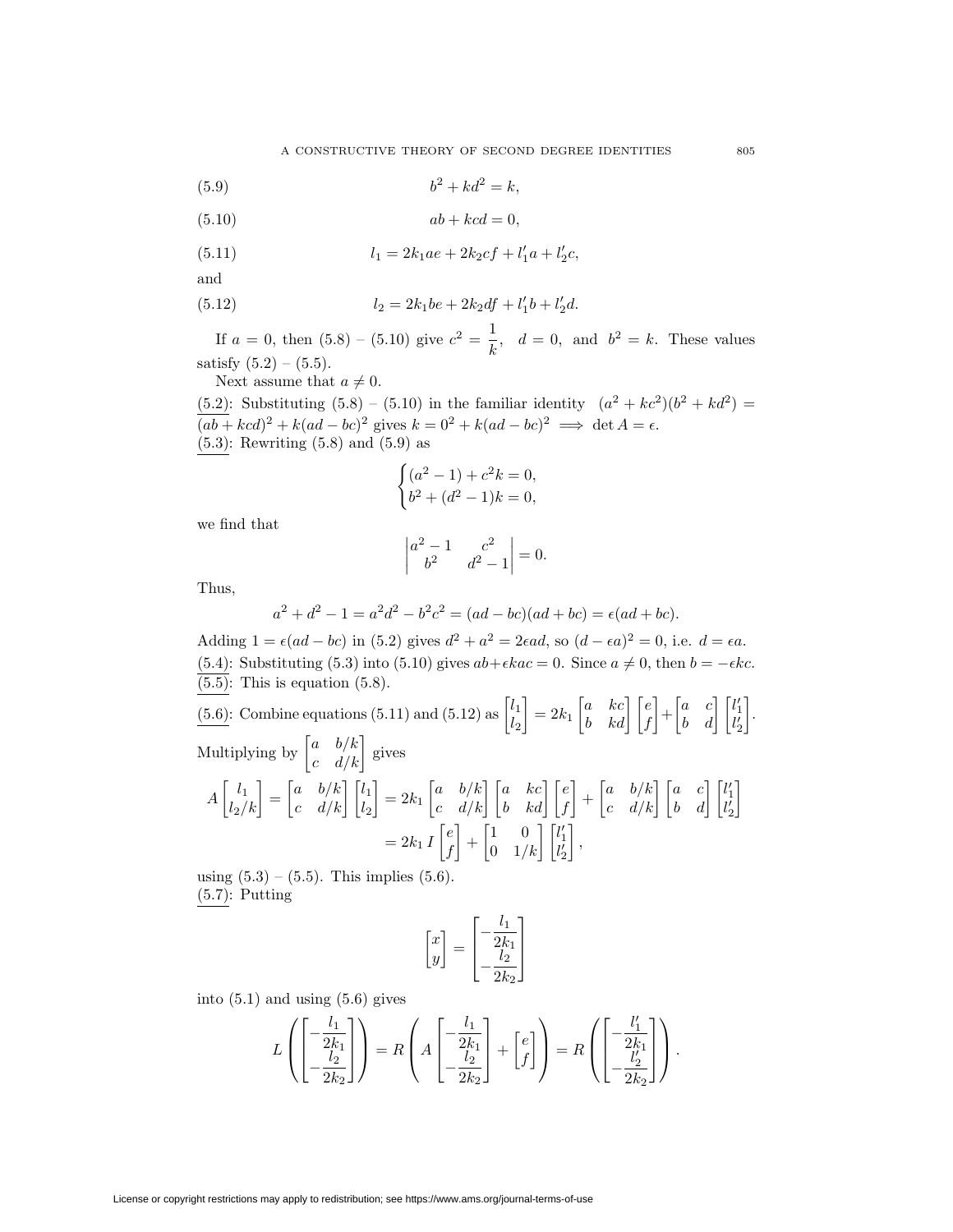It follows from the definitions of *L* and *R* in Theorem 2 that

$$
k_1\frac{l_1^2}{4k_1^2}+k_2\frac{l_2^2}{4k_2^2}+l_1\frac{-l_1}{2k_1}+l_2\frac{-l_2}{2k_2}+\alpha=k_1\frac{(l_1')^2}{4k_1^2}+k_2\frac{(l_2')^2}{4k_2^2}+l_1'\frac{-l_1'}{2k_1}+l_2'\frac{-l_2'}{2k_2}+\alpha',
$$

which implies  $(5.7)$ .

(←) Let *a* and *c* be any real solutions of (5.5) and set  $A = \begin{bmatrix} a & -\epsilon kc \ c & \epsilon a \end{bmatrix}$ , where  $\epsilon \in \{-1, 1\}$ . Suppose that  $\begin{bmatrix} e \\ f \end{bmatrix}$ is given by  $(5.6)$  and that  $(5.7)$  holds. A routine *f* calculation shows that  $(5.1)$  is satisfied.  $\Box$ 

Note that (5.7) can be rewritten as

(5.13) 
$$
k_1 l_2^2 + k_2 l_1^2 - 4k_1 k_2 \alpha = k_1 (l'_2)^2 + k_2 (l'_1)^2 - 4k_1 k_2 \alpha'.
$$

This suggests the following definition.

**Definition 3.** Let  $f(x, y) = k_1x^2 + k_2y^2 + l_1x + l_2y + \alpha$ . Then define the *invariant I* of *f* to be,

(5.14) 
$$
I(f) = k_1 l_2^2 + k_2 l_1^2 - 4k_1 k_2 \alpha.
$$

Equation (5.13) asserts that  $I(L) = I(R)$ .

It is worth noting that two quadratic polynomials  $f(x, y)$  and  $g(x, y)$  are affinely related as in (5.1) if and only if  $I(f) = I(g)$ . To see this, observe that  $(5.1) \implies$  $(5.7) \iff (5.13) \iff I(f) = I(g)$ . On the other hand,  $I(f) = I(g) \iff (5.7)$ . We can take  $A = I$  and use (5.6) to define *e* and *f*, which then implies that (5.1) holds.

That such an invariant appears here and takes the form it does is not surprising. Write  $f(x, y)$  in homogeneous form:

(5.15) 
$$
f(x,y,z) = z^2 f\left(\frac{x}{z}, \frac{y}{z}\right) = k_1 x^2 + k_2 y^2 + \alpha z^2 + l_1 x z + l_2 y z.
$$

In general, if

$$
\tilde{f}(x,y,z) = a_{11}x^2 + a_{22}y^2 + a_{33}z^2 + a_{12}xy + a_{13}xz + a_{23}yz = [x\ y\ z]\ \tilde{A}\begin{bmatrix} x \\ y \\ z \end{bmatrix},
$$

where

$$
\tilde{A} = \begin{bmatrix} a_{11} & \frac{a_{12}}{2} & \frac{a_{13}}{2} \\ \frac{a_{12}}{2} & a_{22} & \frac{a_{23}}{2} \\ \frac{a_{13}}{2} & \frac{a_{23}}{2} & a_{33} \end{bmatrix},
$$

then it is well-known that det  $\tilde{A}$  is an invariant. In fact, it is the only fundamental algebraic invariant [3, p. 15]. When  $\tilde{f}(x, y, z) = f(x, y, z)$  in (5.15), determinant  $\tilde{A}$ becomes

(5.16) 
$$
\begin{vmatrix} k_1 & 0 & \frac{l_1}{2} \\ 0 & k_2 & \frac{l_2}{2} \\ \frac{l_1}{2} & \frac{l_2}{2} & \alpha \end{vmatrix} = \alpha k_1 k_2 - k_2 \frac{l_1^2}{4} - k_1 \frac{l_2^2}{4} = -\frac{1}{4} I(f).
$$

Note that  $I(f) = 10752$  for all the quadratics f in the four identities in Table 2, if the powers of *x* are not canceled.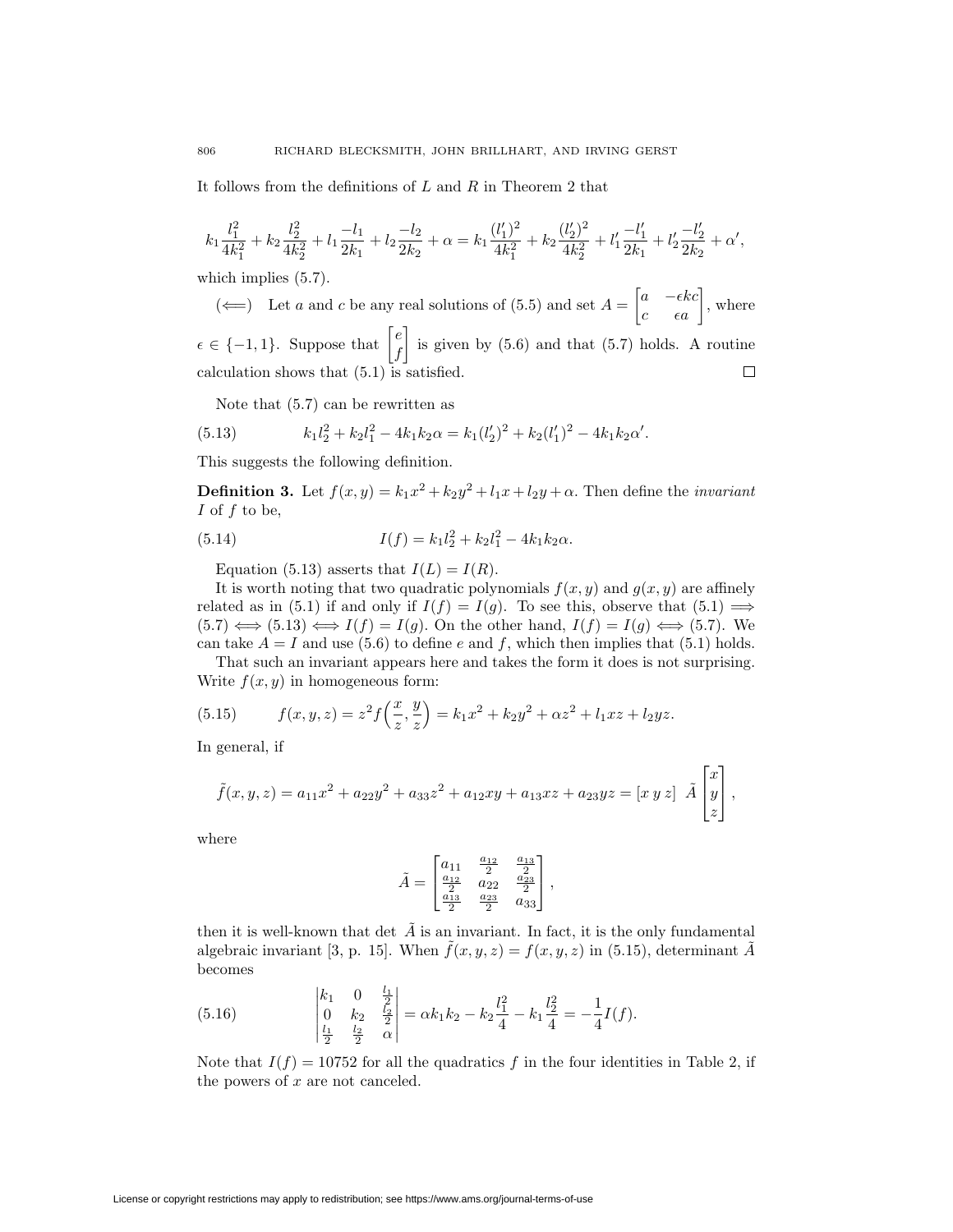*Remarks.* 1. Observe that *k* is not required to be an integer in Theorem 2.

2. We have shown in Theorem 2 that if the quadratic exponents are linked by affine maps as in (5.1), then certain conditions must hold. A basic question remains, however, which we put as an (unproved) conjecture:

**Conjecture.** Any pair of quadratic exponents in an irreducible, balanced  $T^2$  iden*tity is connected by a global map.*

#### 6. Connecting global maps with lattices

Our goal in this section is to find lattices  $\mathcal L$  and  $\mathcal L'$  for  $L(x, y)$  and  $R(x, y)$  in Theorem 2 such that to each lattice point  $(i, j) \in \mathcal{L}$  there corresponds exactly one lattice point  $(i', j') \in \mathcal{L}'$  such that  $L(i, j) = R(i', j')$ . In other words, we wish to find basis vectors  $b_1$ ,  $b_2$ ,  $\bar{c}_1$ ,  $\bar{c}_2$  and displacement vectors  $\bar{g}$  and  $\bar{g}'$  such that

$$
L(n_1\bar{b}_1 + n_2\bar{b}_2 + \bar{g}) = R(n_1\bar{c}_1 + n_2\bar{c}_2 + \bar{g}'), \quad \forall \ n_1, n_2 \in \mathbb{Z}.
$$

(It is convenient to use the same coordinates  $(n_1, n_2)$  for the two lattices.) To find the desired vectors, we employ the matrix  $A = \begin{bmatrix} a & -\epsilon kc \\ c & \epsilon a \end{bmatrix}$  with rational entries.

Now set  $a = \frac{\delta}{m}$  and  $c = \frac{\gamma}{m}$ , where *m* is the least common denominator of *a* and *c*. Then,

(6.1) 
$$
A = \frac{1}{m}\widehat{A} = \frac{1}{m} \begin{bmatrix} \delta & -\epsilon k \gamma \\ \gamma & \epsilon \delta \end{bmatrix},
$$

where the integers  $\delta$  and  $\gamma$  satisfy  $\delta^2 + k\gamma^2 = m^2$ .

Next consider the affine map with rational coefficients  $\psi\left(\begin{bmatrix} x \\ y \end{bmatrix}\right)$  $\begin{bmatrix} x \\ y \end{bmatrix}$  =  $A \begin{bmatrix} x \\ y \end{bmatrix}$ *y*  $\big] + \big[ \begin{matrix} e \\ f \end{matrix} \big]$ *f* i *,* where *e* and *f* are computed in (5.6). By Theorem 1,  $\psi$  maps a lattice  $\mathcal{L}$  onto a lattice  $\mathcal{L}'$  if and only if there is a single point  $\begin{bmatrix} g \\ h \end{bmatrix}$ *h*  $\Big] \in \mathcal{L} \subset \mathbb{Z}^2$  such that

(6.2) 
$$
\begin{bmatrix} g' \\ h' \end{bmatrix} = \psi \left( \begin{bmatrix} g \\ h \end{bmatrix} \right) = A \begin{bmatrix} g \\ h \end{bmatrix} + \begin{bmatrix} e \\ f \end{bmatrix} \in \mathcal{L}' \subset \mathbb{Z}^2.
$$

While *A* has entries with common denominator *m*, (5.6) shows that *e* and *f* have denominators  $2k_1$  and  $2k_2$  respectively. In order for  $(6.2)$  to hold, the rationals *e* and *f* must each reduce to a fraction with denominator *m*.

We make two observations. The first is that  $k = 7$  divides every  $l_2$  and  $l'_2$ in Table 2. We will assume from now on that *k* divides  $l_2$  and  $l'_2$  and we write  $l_2 = kl_2$  and  $l'_2 = kl'_2$ . The second observation is that  $T(k, -l) = T(k, l)$ , so we can arbitrarily change the signs of  $l_1$ ,  $l_2$ ,  $l'_1$ , and  $l'_2$ , if we choose. Thus, to try to make (6.2) hold, we must find  $\epsilon_1$ ,  $\epsilon_2$ ,  $\epsilon'_1$ ,  $\epsilon'_2 \in \{-1, 1\}$ , so that

(6.3) 
$$
\widehat{A}\begin{bmatrix} \epsilon_1 l_1 \\ \epsilon_2 \widehat{l}_2 \end{bmatrix} \equiv m \begin{bmatrix} \epsilon'_1 l'_1 \\ \epsilon'_2 \widehat{l}'_2 \end{bmatrix} \pmod{2k_1}.
$$

When this condition is satisfied, we can write

(6.4) 
$$
\begin{bmatrix} e \\ f \end{bmatrix} = \frac{1}{2k_1} \left( \frac{1}{m} \widehat{A} \begin{bmatrix} \epsilon_1 l_1 \\ \epsilon_2 l_2 \end{bmatrix} - \begin{bmatrix} \epsilon'_1 l'_1 \\ \epsilon'_2 l'_2 \end{bmatrix} \right) = \frac{1}{m} \begin{bmatrix} \widehat{e} \\ \widehat{f} \end{bmatrix},
$$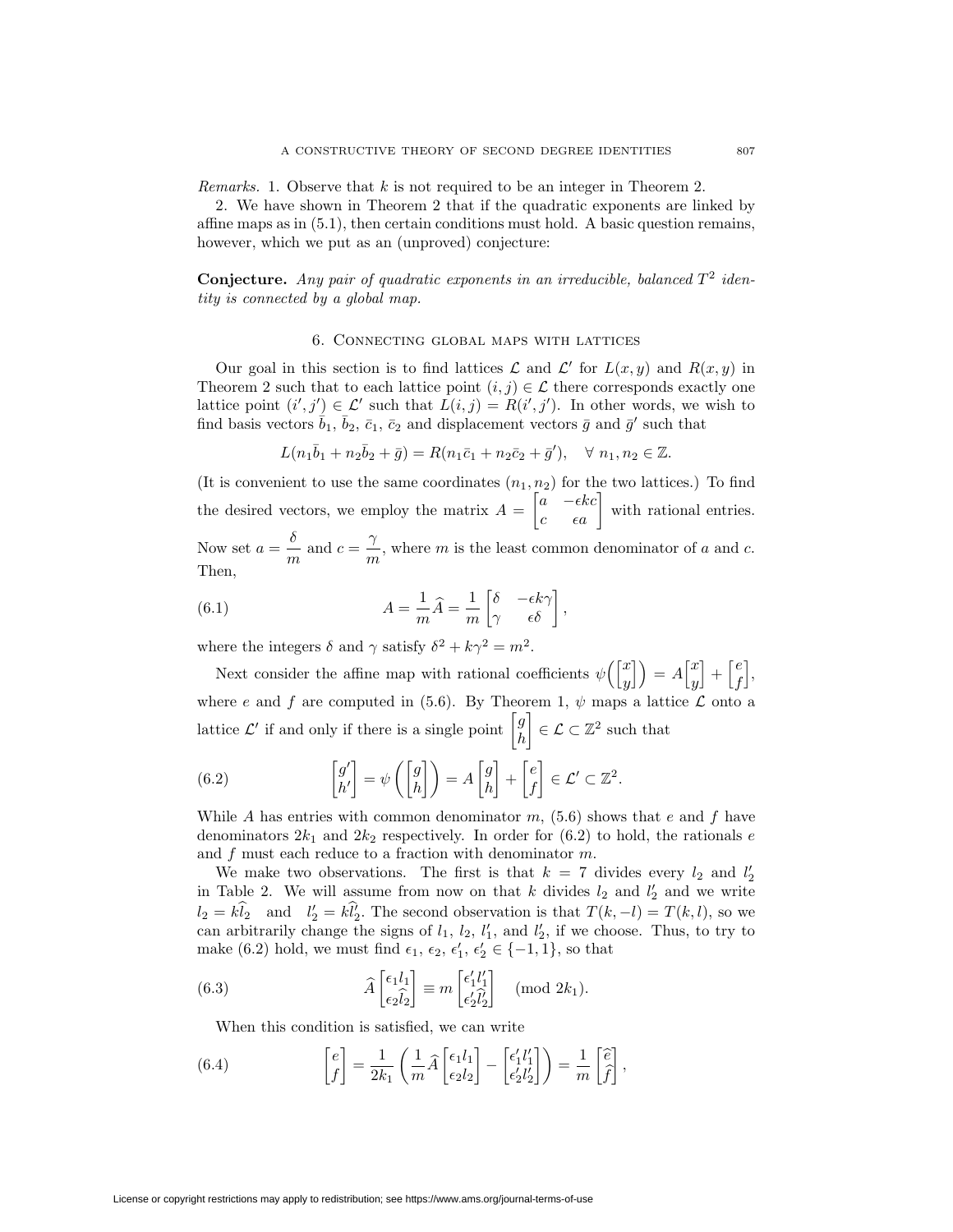where  $\hat{e}, \hat{f} \in \mathbb{Z}^2$ . Our rational map  $\psi$  is now

$$
\psi\left(\begin{bmatrix} x \\ y \end{bmatrix}\right) = \frac{1}{m} \left(\widehat{A} \begin{bmatrix} x \\ y \end{bmatrix} + \begin{bmatrix} \widehat{e} \\ \widehat{f} \end{bmatrix}\right).
$$

We can next examine the system mod  $m$  as in  $(4.1)$  to see if we obtain a solution of (6.2). When we do, we can find an integral matrix *B* and a vector  $\begin{bmatrix} g \\ h \end{bmatrix}$ *h ∈* Z<sup>2</sup> such that  $\psi\left(B\right)$ <sup>n<sub>1</sub></sup> *n*<sup>2</sup>  $-\left[\begin{matrix} g \\ h \end{matrix}\right]$ *h*  $\left[ \cdot \right]$   $\in \mathbb{Z}^2$ , for each  $\left[ \begin{matrix} n_1 \\ n_2 \end{matrix} \right]$ *n*<sup>2</sup>  $\Big] \in \mathbb{Z}^2$ . Thus, both the matrix  $C = [c_{ij}] = AB$  and the vector  $\begin{bmatrix} g' \\ h' \end{bmatrix}$ *h0* in (6.2) have integer entries. This produces the two desired lattices, using the columns of the matrices *B* and *C* as the basis vectors:

(6.5) 
$$
\mathcal{L}: \begin{bmatrix} i \\ j \end{bmatrix} = n_1 \begin{bmatrix} b_{11} \\ b_{21} \end{bmatrix} + n_2 \begin{bmatrix} b_{12} \\ b_{22} \end{bmatrix} + \begin{bmatrix} g \\ h \end{bmatrix}
$$

and

(6.6) 
$$
\mathcal{L}' : \begin{bmatrix} i' \\ j' \end{bmatrix} = n_1 \begin{bmatrix} c_{11} \\ c_{21} \end{bmatrix} + n_2 \begin{bmatrix} c_{12} \\ c_{22} \end{bmatrix} + \begin{bmatrix} g' \\ h' \end{bmatrix},
$$

so we have

$$
L\left(n_1\begin{bmatrix}b_{11}\\b_{21}\end{bmatrix}+n_2\begin{bmatrix}b_{12}\\b_{22}\end{bmatrix}+\begin{bmatrix}g\\h\end{bmatrix}\right)=R\left(n_1\begin{bmatrix}c_{11}\\c_{21}\end{bmatrix}+n_2\begin{bmatrix}c_{12}\\c_{22}\end{bmatrix}+\begin{bmatrix}g'\\h'\end{bmatrix}\right).
$$

Before we prove the main theorem (Theorem 3), which deals with identities having the re-arrangement pattern of the identities in Table 2, we will construct a particular global map, related to Identity 1, by choosing a specific solution to (6.2). This will be used in Section 8 where we prove the four identities in Table 2.

When *k* is an odd integer, we take  $m = \frac{k+1}{2}, \delta = \frac{k-1}{2} = m-1, \gamma = 1$ , and  $\epsilon = 1$ . For these values,  $\delta^2 + \gamma^2 = m^2$ , so the matrix *A* given in (6.1) is a global map. By (4.2), the homogeneous system

$$
\widehat{A}\begin{bmatrix} x \\ y \end{bmatrix} = \begin{bmatrix} m-1 & 1-2m \\ 1 & m-1 \end{bmatrix} \begin{bmatrix} x \\ y \end{bmatrix} \equiv \begin{bmatrix} 0 \\ 0 \end{bmatrix} \pmod{m}
$$

has the general solution  $\begin{bmatrix} x \\ y \end{bmatrix}$ *y*  $n_1 \begin{bmatrix} 1 \\ 1 \end{bmatrix}$ 1  $\Big] + n_2 \Big[ \frac{m}{\alpha}$ 0 . Thus, we have

(6.7) 
$$
B = \begin{bmatrix} 1 & m \\ 1 & 0 \end{bmatrix} \quad \text{and} \quad C = AB = \begin{bmatrix} -1 & m-1 \\ 1 & 1 \end{bmatrix}.
$$

The next lemma gives a simple test for determining whether the affine map  $A\left[\begin{matrix} x \\ y \end{matrix}\right]$ *y*  $\left[ \begin{array}{c} e \\ f \end{array} \right]$ *f* maps a point in  $\mathbb{Z}^2$  to a point in  $\mathbb{Z}^2$ .

**Lemma 1.** *Given two balanced quadratic polynomials*  $L(x, y) = k_1x^2 + k_2y^2 + l_1x +$  $k\hat{l}_2y + \alpha$  and  $R(x, y) = k_1x^2 + k_2y^2 + l'_1x + k\hat{l}'_2y + \alpha'$ , where  $k_1, k_2 \in \mathbb{Z}^+$  and  $k = \frac{k_2}{k_1}$  is an odd integer. Let  $A = \frac{1}{m}$  $\left[ m-1 \quad 1-2m \right]$ 1 *m −* 1  $\left| , \text{ where } m = \frac{k+1}{2} . \text{ Assume} \right|$ *for some choice of signs*  $\epsilon_1$ ,  $\epsilon_2$ ,  $\epsilon'_1$ ,  $\epsilon'_2 \in \{1, -1\}$  *that* 

(6.8) 
$$
\begin{bmatrix} 1 & -1 \ 1 & m-1 \end{bmatrix} \begin{bmatrix} \epsilon_1 l_1 \\ \epsilon_2 \hat{l}_2 \end{bmatrix} \equiv \begin{bmatrix} 1 & 1 \\ 0 & m \end{bmatrix} \begin{bmatrix} \epsilon'_1 l'_1 \\ \epsilon'_2 \hat{l}'_2 \end{bmatrix} \pmod{2k_1}.
$$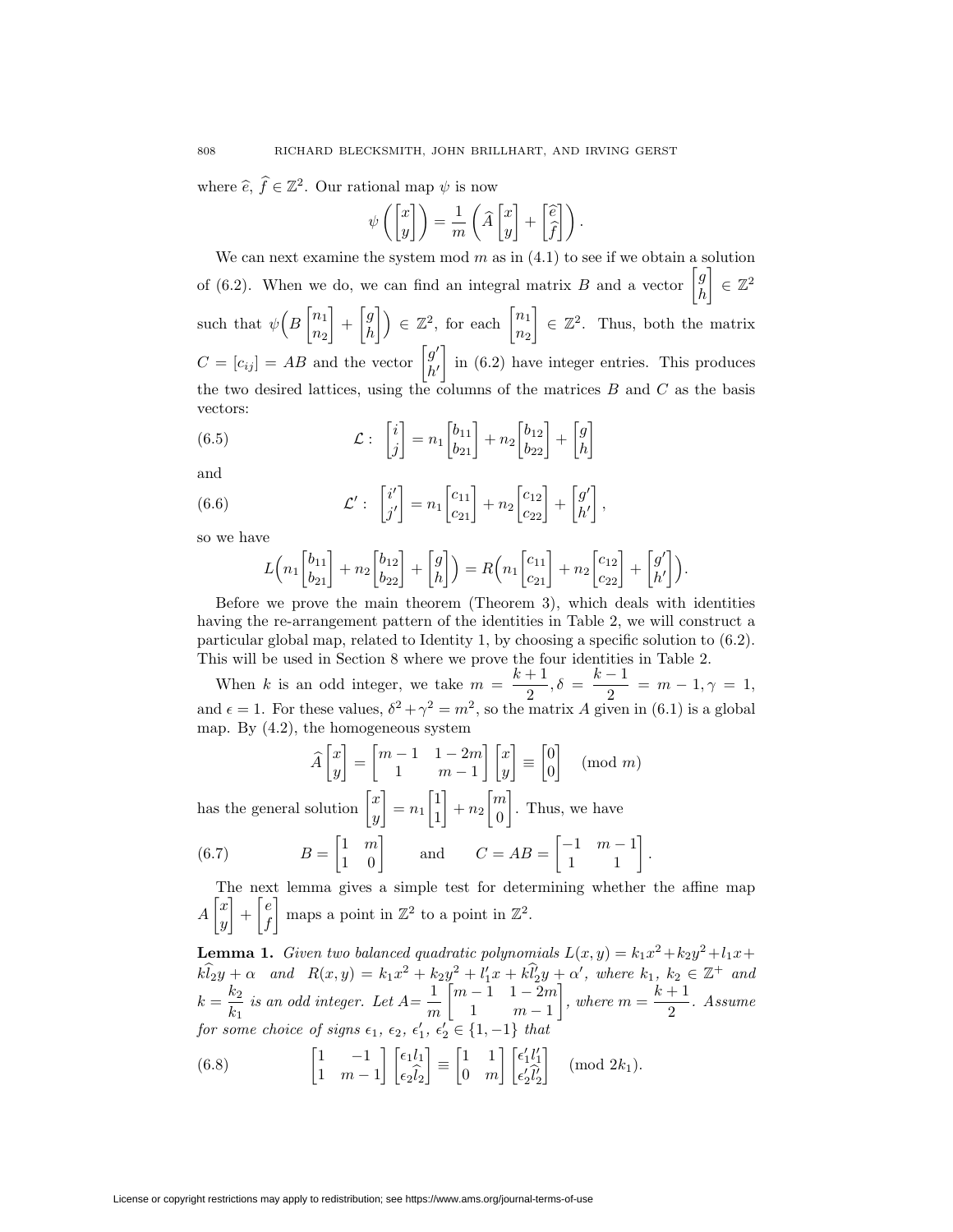Then for e, f defined in (6.4), 
$$
\begin{bmatrix} g \\ h \end{bmatrix} = \begin{bmatrix} me \\ 0 \end{bmatrix}
$$
 is a vector in  $\mathbb{Z}^2$  such that  $A \begin{bmatrix} g \\ h \end{bmatrix} + \begin{bmatrix} e \\ f \end{bmatrix} \in \mathbb{Z}^2$ .

*Proof.* To simplify notation, write  $\overline{l} = \begin{bmatrix} \epsilon_1 l_1 \\ \hat{\tau} \end{bmatrix}$  $\epsilon_2 l_2$ and  $\bar{l}' = \begin{bmatrix} \epsilon'_1 l'_1 \\ \ell \hat{n'} \end{bmatrix}$  $\epsilon_2' l_2'$  . Multiplying (6.8) by  $\begin{bmatrix} m & -1 \\ 0 & 1 \end{bmatrix}$ , we have that  $\left[ m-1, 1-2m \right]$ 1 *m −* 1  $\bar{l} \equiv \begin{bmatrix} m & 0 \\ 0 & m \end{bmatrix}$ 0 *m*  $\bar{l}' \Rightarrow \begin{bmatrix} m-1 & 1-2m \\ 1 & m-1 \end{bmatrix}$ 1 *m −* 1  $\bar{l} \equiv m\bar{l}' \pmod{2k_1}$ 

which is condition  $(6.3)$ . This implies by  $(6.4)$  that

(6.9) 
$$
e = \frac{\widehat{e}}{m} \quad \text{and} \quad f = \frac{\widehat{f}}{m},
$$

where  $\widehat{e}, f \in \mathbb{Z}$ .

We now turn our attention to finding a vector  $\begin{bmatrix} g \\ h \end{bmatrix}$ *h* so that  $A\begin{bmatrix} g \\ h \end{bmatrix}$ *h*  $\left[ \begin{array}{c} e \\ f \end{array} \right]$ *f* is an integer. Since all the fractions of this affine map have denominator *m*, this means we must solve the congruence

(6.10) 
$$
\widehat{A}\begin{bmatrix} g \\ h \end{bmatrix} \equiv -\begin{bmatrix} \widehat{e} \\ \widehat{f} \end{bmatrix} \pmod{m}.
$$

The augmented matrix for this system reduces (mod *m*) as follows:

(6.11) 
$$
\begin{bmatrix} m-1 & 1-2m & -\hat{e} \\ 1 & m-1 & -\hat{f} \end{bmatrix} \rightarrow \begin{bmatrix} m-1 & 1-2m & -\hat{e} \\ m & -m & -\hat{e}-\hat{f} \end{bmatrix}
$$

$$
\rightarrow \begin{bmatrix} 1 & -1 & \hat{e} \\ 0 & m & \hat{e}+\hat{f} \end{bmatrix}.
$$

Thus, the second congruence drops out if and only if  $\hat{e} + f \equiv 0 \pmod{m}$ . Since by  $(6.4)$  and  $(6.9)$ (6.4) and (6.9),

$$
\begin{bmatrix} \hat{e} \\ \hat{f} \end{bmatrix} = \frac{1}{2k_1} (\hat{A}\bar{l} - m\bar{l}') = \frac{1}{2k_1} \left( \begin{bmatrix} m-1 & 1-2m \\ 1 & m-1 \end{bmatrix} \bar{l} - \begin{bmatrix} m & 0 \\ 0 & m \end{bmatrix} \bar{l}' \right),
$$

then on adding the first row to the second row, we see the second row is

$$
\widehat{e} + \widehat{f} = \frac{1}{2k_1} \Big( \begin{bmatrix} m & -m \end{bmatrix} \overline{l} - \begin{bmatrix} m & m \end{bmatrix} \overline{l}' \Big) = \frac{m}{2k_1} \Big( \begin{bmatrix} 1 & -1 \end{bmatrix} \overline{l} - \begin{bmatrix} 1 & 1 \end{bmatrix} \overline{l}' \Big).
$$

By the condition in the first row of (6.8),  $2k_1$  divides  $\begin{bmatrix} 1 & -1 \end{bmatrix} \overline{l} - \begin{bmatrix} 1 & 1 \end{bmatrix} \overline{l}$ , so  $\hat{e} + \hat{f} \equiv 0$ <br>(mod *m*), and the system (6.10) is consistent. The first congruence in the reduced  $p(\text{mod } m)$ , and the system  $(6.10)$  is consistent. The first congruence in the reduced augmented matrix in (6.11) is

$$
\begin{bmatrix} 1 & -1 \end{bmatrix} \begin{bmatrix} g \\ h \end{bmatrix} \equiv \widehat{e} \pmod{m},
$$

which clearly has the particular solution  $\begin{bmatrix} g \\ h \end{bmatrix}$  $\begin{bmatrix} e \\ 0 \end{bmatrix}$  $\left[\begin{matrix}me\\h\end{matrix}\right] = \left[\begin{matrix}me\\h\end{matrix}\right]$  .  $\Box$ *h* 0

In determining how various lattices fit together, the following lemma is useful.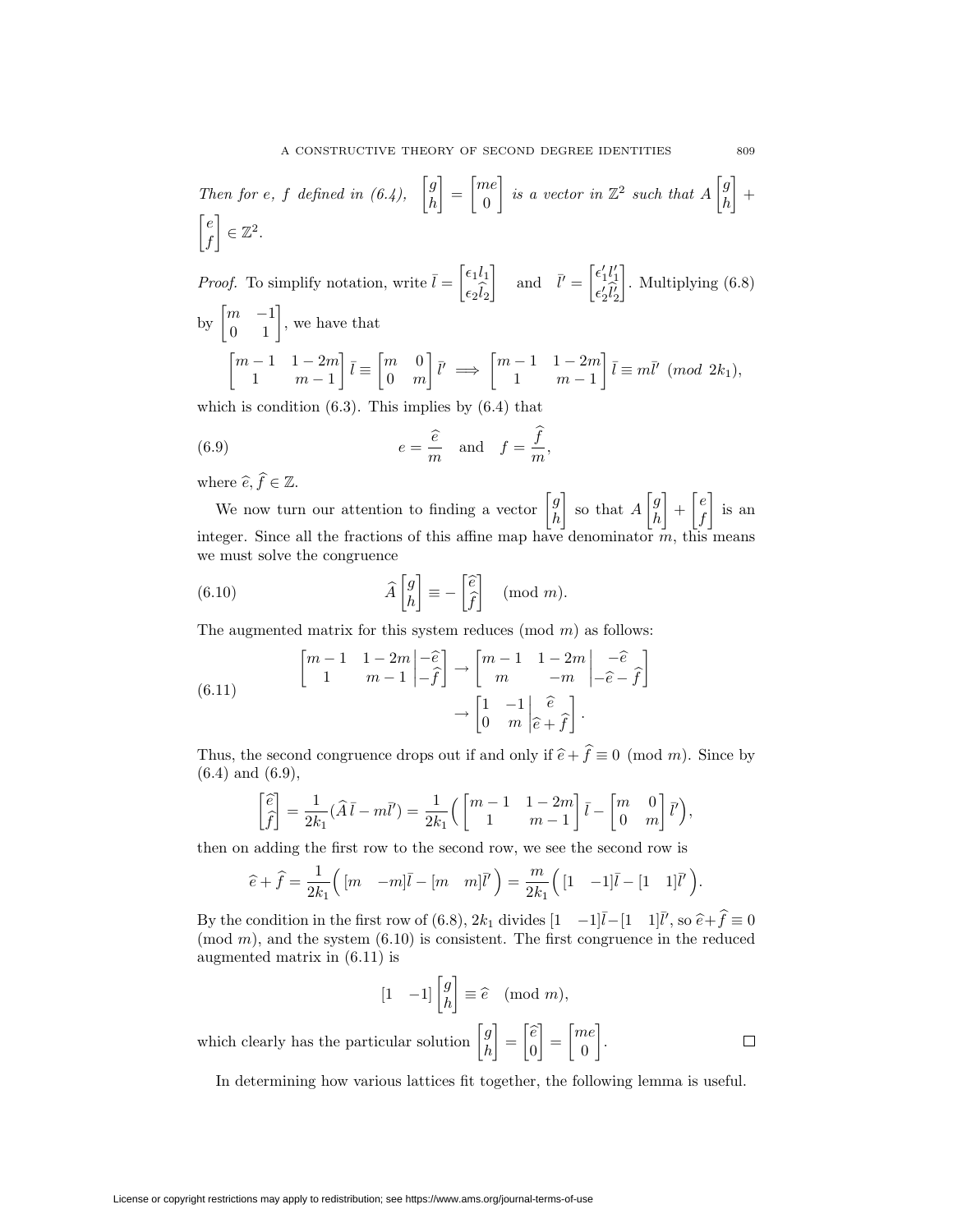**Lemma 2.** Assume the hypothesis of Lemma 1. Let  $\begin{bmatrix} m_1 \\ m_2 \end{bmatrix}$ *n*<sup>1</sup>  $\left.\right|, \left[\begin{matrix} m_2 \\ m_1 \end{matrix}\right]$ *n*<sup>2</sup>  $\Big] \in \mathbb{Z}^2$  *be such that*  $\lceil m_1' \rceil$  $n_1'$  $= A \left[\begin{matrix} m_1 \\ n_2 \end{matrix}\right]$ *n*<sup>1</sup>  $\left[ \begin{array}{c} e \\ f \end{array} \right]$ *f*  $\Big]$  and  $\Big[\begin{matrix} m'_2 \\ n'_1 \end{matrix}\Big]$  $n_2'$  $\Big] = A \Big[ {m_2 \over m} \Big]$ *n*<sup>2</sup>  $\left[ \begin{array}{c} e \\ f \end{array} \right]$ *f*  $\int$  *are in*  $\mathbb{Z}^2$ *. Then*  $m'_1 + n'_1 \equiv m'_2 + n'_2$ (mod *m*)*.*

*Proof.* Subtracting the two vector equations gives

$$
\begin{bmatrix} m_1' - m_2' \\ n_1' - n_2' \end{bmatrix} = A \begin{bmatrix} m_1 - m_2 \\ n_1 - n_2 \end{bmatrix} = \frac{1}{m} \begin{bmatrix} m - 1 & 1 - 2m \\ 1 & m - 1 \end{bmatrix} \begin{bmatrix} m_1 - m_2 \\ n_1 - n_2 \end{bmatrix}.
$$

Multiplying this equation by the elementary matrix  $\begin{bmatrix} 1 & 0 \\ 1 & 1 \end{bmatrix}$  and equating the second components gives

$$
m'_1 - m'_2 + n'_1 - n'_2 = \frac{1}{m} [m - m] \begin{bmatrix} m_1 - m_2 \\ n_1 - n_2 \end{bmatrix} = m_1 - m_2 - (n_1 - n_2),
$$

so

(6.12) 
$$
(m'_1 + n'_1) - (m'_2 + n'_2) = (m_1 - n_1) - (m_2 - n_2).
$$

On the other hand, in the first equation, since by hypothesis and (6.9)

$$
A\begin{bmatrix} m_1 \\ n_1 \end{bmatrix} + \begin{bmatrix} e \\ f \end{bmatrix} = \frac{1}{m} \begin{bmatrix} m-1 & 1-2m \\ 1 & m-1 \end{bmatrix} \begin{bmatrix} m_1 \\ n_1 \end{bmatrix} + \frac{1}{m} \begin{bmatrix} \hat{e} \\ \hat{f} \end{bmatrix} \in \mathbb{Z}^2,
$$

we have that the first component is an integer, which is to say  $(m-1)m_1 +$  $(1 - 2m)n_1 + \hat{e} \equiv 0 \pmod{m}$ , or reducing,  $m_1 - n_1 \equiv \hat{e} \pmod{m}$ . Using the second equation, we find in a similar way that  $m_2 - n_2 \equiv \hat{e} \pmod{m}$ . Subtracting, we obtain that  $(m_1 - n_1) - (m_2 - n_2) \equiv 0 \pmod{m}$ . Combining this with (6.12) completes the proof.  $\Box$ 

#### **Theorem 3.** *Given:*

\n- (a) 
$$
k_1, k_2 \in \mathbb{Z}^+
$$
, where  $k = \frac{k_2}{k_1}$  is an odd integer,
\n- (b)  $A = \frac{1}{m} \begin{bmatrix} m-1 & 1-2m \\ 1 & m-1 \end{bmatrix}$ , where  $m = \frac{k+1}{2}$ ,
\n- (c) Two families of quadratic polynomials in  $\mathbb{Z}[x, y]$ :
\n

$$
L_r(x,y) = k_1 x^2 + k_2 y^2 + l_{1r} x + k \widehat{l}_{2r} y + \alpha_r, \qquad 1 \le r \le m,
$$

*and*

$$
R_s(x, y) = k_1 x^2 + k_2 y^2 + l'_{1s} x + k \hat{l}'_{2s} y + \alpha'_s, \qquad 1 \le s \le m.
$$

*Assume the following three conditions are satisfied:*

*I. Invariant Condition.*

(6.13) 
$$
I(L_r) = I(R_s), \qquad 1 \le r, s \le m;
$$

II. Lattice Condition. For some choice of 
$$
\epsilon_{1r}
$$
,  $\epsilon_{2r}$ ,  $\epsilon'_{1s}$ ,  $\epsilon'_{2s} \in \{-1, 1\}$ ,

$$
(6.14) \quad \begin{bmatrix} 1 & -1 \\ 1 & m-1 \end{bmatrix} \begin{bmatrix} \epsilon_{1r} l_{1r} \\ \epsilon_{2r} \hat{l}_{2r} \end{bmatrix} \equiv \begin{bmatrix} 1 & 1 \\ 0 & m \end{bmatrix} \begin{bmatrix} \epsilon'_{1s} l'_{1s} \\ \epsilon'_{2s} \hat{l}'_{2s} \end{bmatrix} \quad (\text{mod } 2k_1), \qquad 1 \le r, s \le m;
$$

*and*

*III. Synthesis Condition. For the same choice of 's as in Condition II, and*  $r, s, 1 \leq r, s \leq m$ *, the sets* 

 ${m\ell_{r1}, \ldots, m\ell_{rm}}$  *and*  ${g'_{1s} + h'_{1s}, \ldots, g'_{ms} + h'_{ms}}$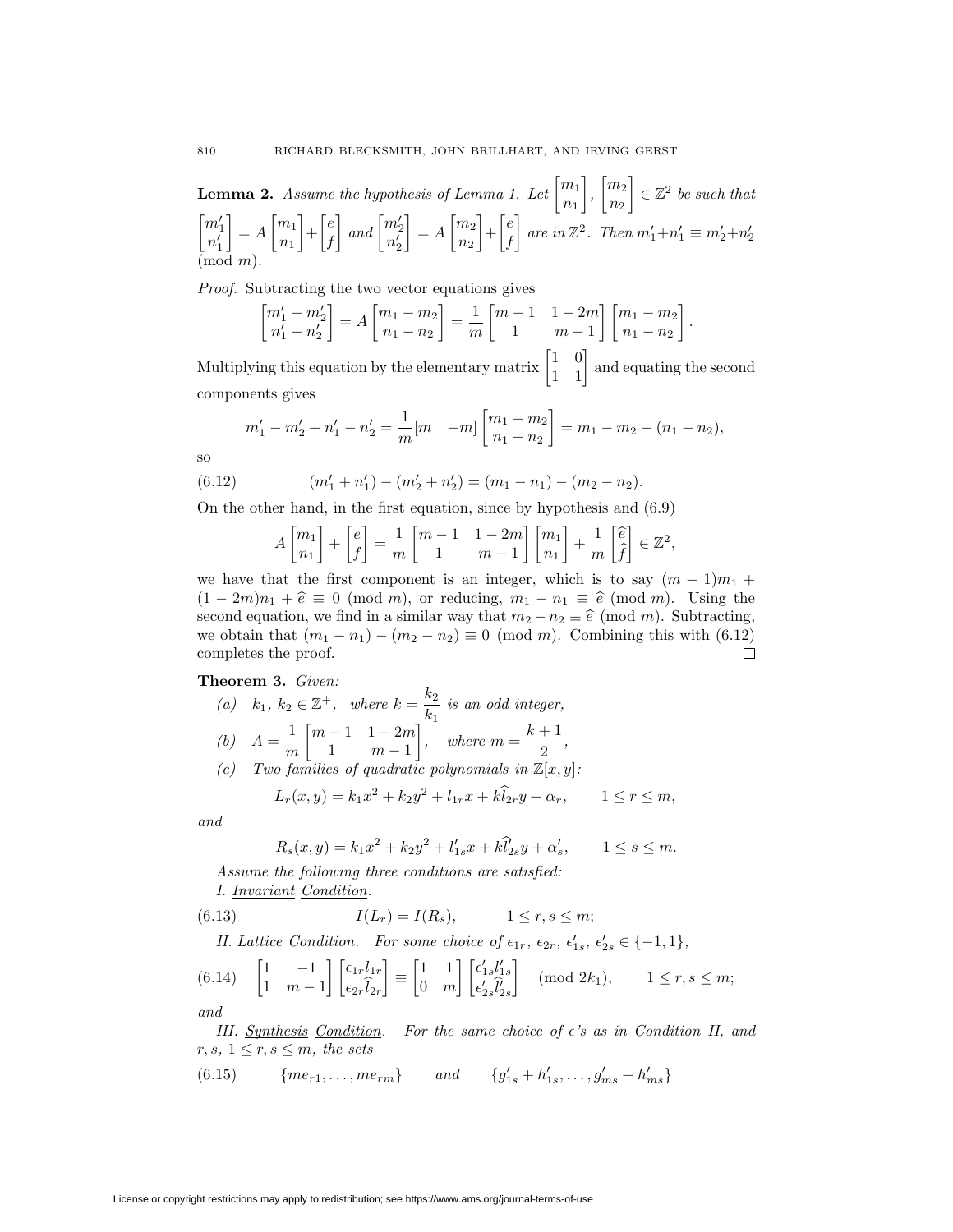*are complete residue systems modulo m, where*

(6.16) 
$$
\begin{bmatrix} e_{rs} \\ f_{rs} \end{bmatrix} = \frac{1}{2k_1} \left( A \begin{bmatrix} \epsilon_{1r} l_{1r} \\ \epsilon_{2r} \hat{l}_{2r} \end{bmatrix} - \begin{bmatrix} \epsilon'_{1s} l'_{1s} \\ \epsilon'_{2s} \hat{l}'_{2s} \end{bmatrix} \right)
$$

*and*

(6.17) 
$$
\begin{bmatrix} g'_{rs} \\ h'_{rs} \end{bmatrix} = A \begin{bmatrix} m \, e_{rs} \\ 0 \end{bmatrix} + \begin{bmatrix} e_{rs} \\ f_{rs} \end{bmatrix}.
$$

*Then*

(6.18) 
$$
\sum_{r=1}^{m} x^{\alpha_r} T(k_1, l_{1r}) T(k_2, k\widehat{l}_{2r}) = \sum_{s=1}^{m} x^{\alpha'_s} T(k_1, l'_{1s}) T(k_2, k\widehat{l}'_{2s}).
$$

*Proof.* Using Theorem 2, we first show that  $\psi_{rs} \left( \begin{bmatrix} x \\ y \end{bmatrix} \right)$ *y*  $\Big\} = A \Big\[ \begin{matrix} x \\ y \end{matrix} \Big\]$ *y*  $\left] + \begin{bmatrix} e_{rs} \\ f_{rs} \end{bmatrix}$  is a global map such that  $L_r$   $\begin{bmatrix} x \\ y \end{bmatrix}$ *y*  $\bigg| \bigg) = R_s \bigg( \psi_{rs} \bigg( \bigg|_y^x \bigg)$  $\begin{pmatrix} x \\ y \end{pmatrix}$ ) for the matrix *A* in (b) and the vector  $\begin{bmatrix} e_{rs} \\ f_{rs} \end{bmatrix}$  in (6.16). That conditions (5.2) – (5.5) hold follows readily from examining *A* in (b). Condition (5.6) is (6.16), with the factor  $k = k_2/k_1$  canceled, and condition (5.7) is equivalent to the invariant condition (6.13). According to Lemma 1, condition II guarantees that  $\begin{bmatrix} g_{rs} \\ h_{rs} \end{bmatrix} = \begin{bmatrix} me_{rs} \\ 0 \end{bmatrix}$ 0 is a vector in  $\mathbb{Z}^2$  such that  $\begin{bmatrix} g'_{rs} \\ h'_{rs} \end{bmatrix} = \psi_{rs} \begin{bmatrix} g_{rs} \\ h_{rs} \end{bmatrix}$  is in  $\mathbb{Z}^2$ . By Theorem 1, the set of points  $\{\bar{x} \in \mathbb{Z}^2 : \psi_{rs}(\bar{x}) \in \mathbb{Z}^2\}$  forms a lattice  $\mathcal{L}_{rs}$  whose image under  $\psi_{rs}$  is also a lattice  $\mathcal{L}'_{rs}$ . We have worked out the general bases for the lattices  $\mathcal{L}_{rs}$  and  $\mathcal{L}'_{rs}$  in (6.5) and (6.6), where  $B = \begin{bmatrix} b_{11} & b_{12} \\ b_{21} & b_{22} \end{bmatrix} = \begin{bmatrix} 1 & m \\ 1 & 0 \end{bmatrix}$  and  $C = \begin{bmatrix} c_{11} & c_{12} \\ c_{21} & c_{22} \end{bmatrix} = \begin{bmatrix} -1 & m-1 \\ 1 & 1 \end{bmatrix}$ in  $(6.7)$ , so that

(6.19) 
$$
L_r\left(n_1\begin{bmatrix}1\\1\end{bmatrix}+n_2\begin{bmatrix}m\\0\end{bmatrix}+\begin{bmatrix}g_{rs}\\h_{rs}\end{bmatrix}\right)=R_s\left(n_1\begin{bmatrix}-1\\1\end{bmatrix}+n_2\begin{bmatrix}m-1\\1\end{bmatrix}+\begin{bmatrix}g'_{rs}\\h'_{rs}\end{bmatrix}\right).
$$

To complete the proof we must show that for each *r*, the *m* lattices  $\mathcal{L}_{r1}, \ldots, \mathcal{L}_{rm}$ form a partition of the *r*th indexing plane on the left and for each *s*, the *m* lattices  $\mathcal{L}'_{1s}, \ldots, \mathcal{L}'_{ms}$  form a partition of the *s*th indexing plane on the right. Let  $H = \left\{ n_1 \right\} \frac{1}{1}$ 1  $\Big] + n_2 \Big[ \frac{m}{\alpha}$ 0 :  $n_1, n_2 \in \mathbb{Z}$  be the Z-module generated by the vectors  $\begin{bmatrix} b_{11} \\ b_{21} \end{bmatrix} = \begin{bmatrix} 1 \\ 1 \end{bmatrix}$ 1 and  $\begin{bmatrix} b_{12} \\ b_{22} \end{bmatrix} = \begin{bmatrix} m \\ 0 \end{bmatrix}$ 0 . It is clear that each coset of *H* has the form  $H + \begin{bmatrix} t_i \\ 0 \end{bmatrix}$ 0 where the integers  $t_i$  range over a complete residue system modulo  $m$ . Hence,  $[\mathbb{Z}^2 : H] = m$ . Each lattice  $\mathcal{L}_{rs}$  is the coset  $H + \begin{bmatrix} g_{rs} \\ h_{rs} \end{bmatrix} = H + \begin{bmatrix} me_{rs} \\ 0 \end{bmatrix}$  $\overline{0}$  . The first synthesis condition (6.15) guarantees that the *m* cosets  $\mathcal{L}_{r1}, \ldots, \mathcal{L}_{rm}$  are distinct and hence form a partition of the *r*th indexing plane  $\mathbb{Z}^2$ . In the same way, we examine the lattices  $\mathcal{L}'_{rs}$  on the right. These are all cosets of the Z-module  $H' = \{n_1 \begin{bmatrix} -1 \\ 1 \end{bmatrix}$ 1  $\Big] + n_2 \Big[ m - 1 \Big]$ 1  $\Big] : n_1, n_2 \in \mathbb{Z} \Big\}$ . As before, it is easy to see that  $[\mathbb{Z}^2 : H'] = m$ . Since each lattice  $\mathcal{L}'_{rs} = \psi_{rs}(\mathcal{L}_{rs})$ , it follows from Lemma 2 that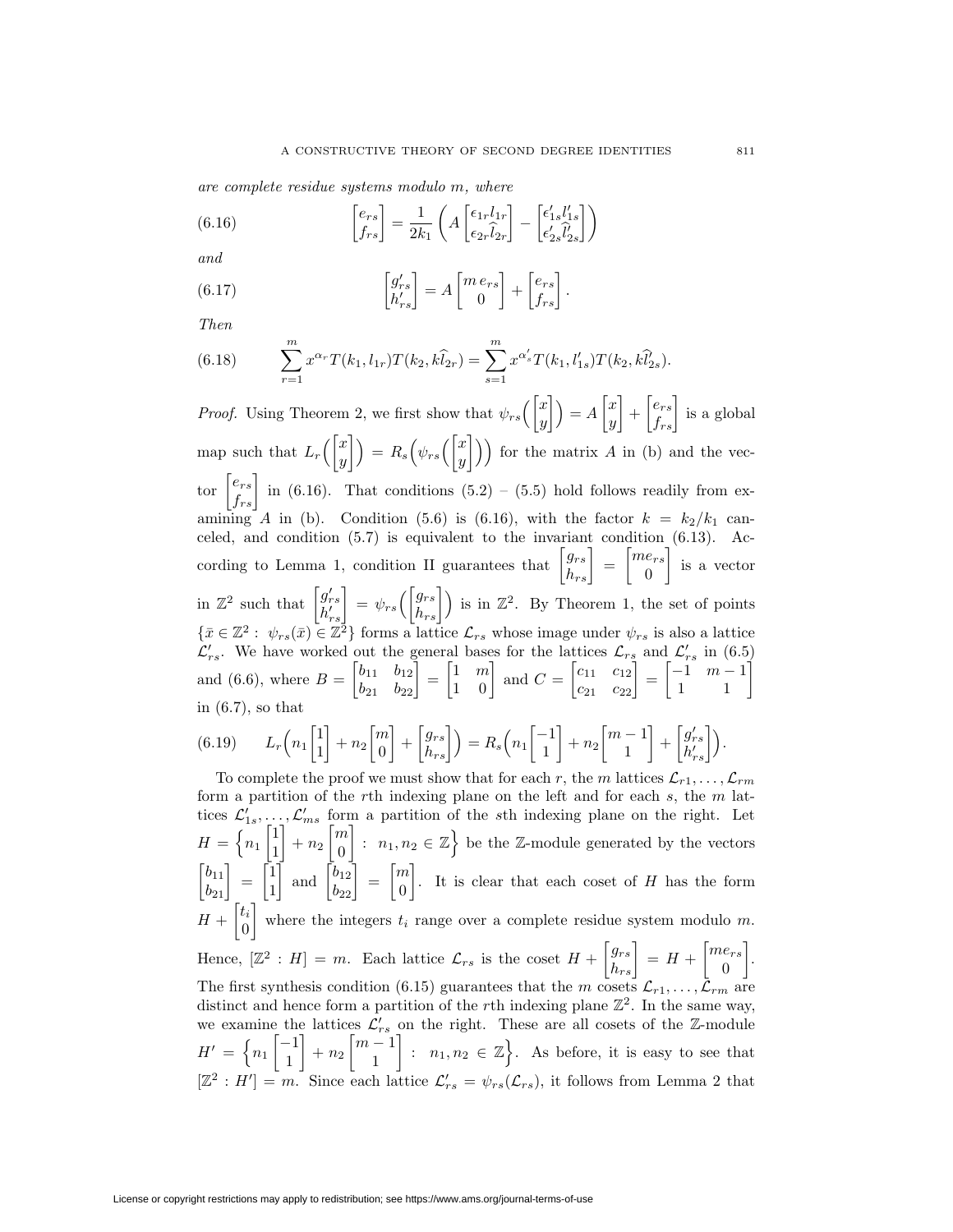for each  $\begin{bmatrix} x' \\ y \end{bmatrix}$ in  $\mathcal{L}'_{rs}$ , the sum  $x' + y'$  is congruent to  $g'_{rs} + h'_{rs}$  modulo *m*. Thus, *y0* the lattices  $\mathcal{L}'_{1s}, \ldots, \mathcal{L}'_{ms}$  are all distinct, since the sum of the coordinates of their coset representatives  $g'_{1s} + h'_{1s}, \ldots, g'_{ms} + h'_{ms}$  are distinct (mod *m*) by the second synthesis condition (6.15). Thus, these *m* lattices partition the *s*th indexing plane  $\mathbb{Z}^2$  on the right.  $\Box$ 

*Note.* In Theorem 3, the invariant condition guarantees that the quadratic exponents  $L_r(x, y)$  and  $R_s(x, y)$  are affinely related by the function  $\psi_{rs}$ . Also, the lattice condition produces the 1-1 re-arrangement correspondence in (6.19), using the lattices  $\mathcal{L}_{rs}$  and  $\mathcal{L}'_{rs}$  derived from the global map  $\psi_{rs}$ . Finally, the two synthesis conditions show that these lattices fit together exactly to fill out their planes.

## 7. A general parametric identity

In Theorem 3, we have an effective means for proving the four identities in Table 2. Rather than doing this directly, we will use Theorem 3 to prove a 3-parameter identity which contains each of the four identities as a special case.

**Theorem 4.** Let  $k_1, k_2 \in \mathbb{Z}^+$  such that  $k = \frac{k_2}{k_1} \geq 3$  is an odd integer. Let  $m =$  $\frac{k+1}{2}$  *and suppose*  $m | 2k_1$ *. If*  $e, f \in \frac{1}{2}\mathbb{Z}$  *such that*  $e + f \in \mathbb{Z}$ *, then* X*m n*=1  $x^{\alpha_n} T(k_1, l_{1n}) T(k_2, l_{2n}) = \sum_{n=1}^{m}$ *n*=1  $\sum x^{\alpha_n} T(k_1, l_{1n}) T(k_2, l_{2n}) = \sum x^{\alpha_n} T(k_1, l'_{1n}) T(k_2, l'_{2n}),$ 

*where*  $\alpha_n = \frac{2k_1}{m}n^2 + 2en$ ,

(7.2) 
$$
\begin{cases} l_{1n} = \frac{2k_1}{m}n + e + f, \\ l_{2n} = k\left(\frac{2k_1}{m}n + e\right) - f, \end{cases} and \begin{cases} l'_{1n} = \frac{2k_1}{m}n + e - f, \\ l'_{2n} = k\left(\frac{2k_1}{m}n + e\right) + f. \end{cases}
$$

*Proof.* We will verify the hypotheses of Theorem 3. Part (a) is clearly satisfied. In part (b), we have  $A = \frac{1}{m}$  $\lceil m-1 \ -(2m-1) \rceil$ 1 *m −* 1 . The two quadratic families in part (c) of Theorem 3 are  $L_r$  and  $R_s$ . It is straightforward using (5.14) and the five formulas in (7.2) to verify that  $I(L_r) = I(R_s) = 2mk_1(ke^2 + f^2)$  for the *m* different  $L_r$ 's and  $R_s$ 's. This verifies the Invariant Condition.

Trying various possibilities for the signs, we find that we must take  $\epsilon_{1r} = \epsilon_{2r}$  $\epsilon'_{2s} = 1$  and  $\epsilon'_{1s} = -1$  for  $1 \le r, s \le m$ . Inserting these values into (6.14), we find that

$$
\begin{bmatrix} 1 & -1 \ 1 & m-1 \end{bmatrix} \begin{bmatrix} \frac{2k_1}{m}r + e + f \ \frac{2k_1}{m}r + e - \frac{f}{k} \end{bmatrix} = \begin{bmatrix} \frac{f(k+1)}{k} \\ 2k_1r + me + \frac{mf}{k} \end{bmatrix}
$$

$$
\equiv \begin{bmatrix} \frac{f(k+1)}{k} \\ 2k_1s + me + \frac{mf}{k} \end{bmatrix} = \begin{bmatrix} 1 & 1 \\ 0 & m \end{bmatrix} \begin{bmatrix} -\left(\frac{2k_1}{m}s + e - f\right) \\ \frac{2k_1}{m}s + e + \frac{f}{k} \end{bmatrix} \pmod{2k_1}.
$$

This verifies the lattice condition in Theorem 3.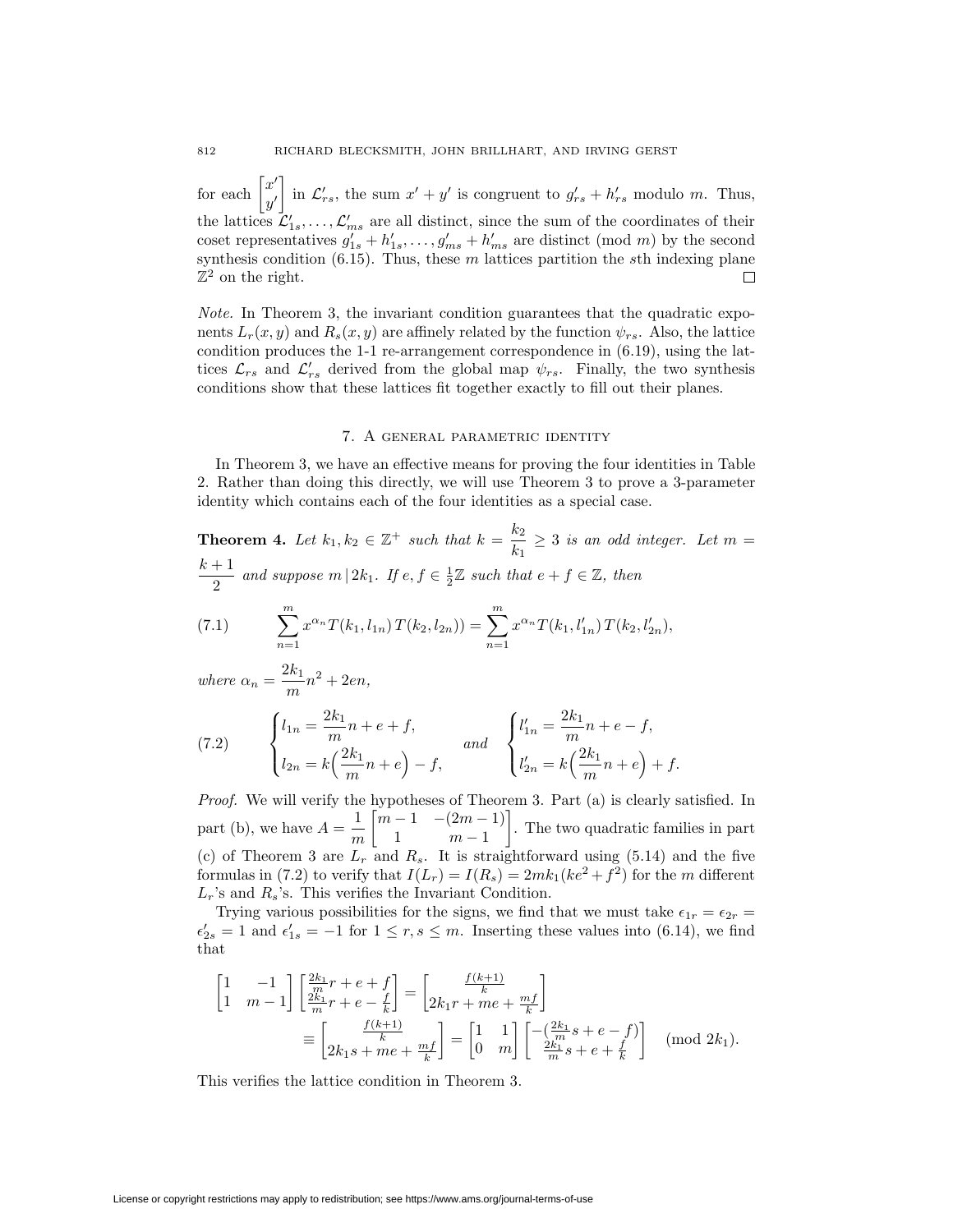### TABLE 3

|  |  | $ r  \alpha k_1 l_1 k_2 l_2  $                         |  |
|--|--|--------------------------------------------------------|--|
|  |  | $1 \mid 17 \quad 24 \quad 11 \quad 168 \quad 105 \mid$ |  |
|  |  | $2 \mid 37 \mid 24 \mid 23 \mid 168 \mid 147 \mid$     |  |
|  |  | $3 \mid 7 \quad 24 \quad 13 \quad 168 \quad 63$        |  |
|  |  | $0\quad 24\quad 1\quad 168\quad 21$                    |  |

It remains to verify the synthesis condition. An elaborate, but straightforward, calculation in 3(b) and (6.18) with much simplification, gives that

$$
\begin{bmatrix} e_{rs} \\ f_{rs} \end{bmatrix} = \frac{1}{2k_1} \left\{ \frac{1}{m} \begin{bmatrix} m-1 & -(2m-1) \\ 1 & m-1 \end{bmatrix} \begin{bmatrix} \frac{2k_1}{m}r + e + f \\ \frac{2k_1}{m}r + e - \frac{f}{2m-1} \end{bmatrix} - \begin{bmatrix} \frac{2k_1}{m}s + e - f \\ \frac{2k_1}{m}s + e + \frac{f}{2m-1} \end{bmatrix} \right\} = \frac{1}{m} \begin{bmatrix} s-r \\ r-s \end{bmatrix}.
$$

From this we calculate

$$
\begin{bmatrix} g'_{rs} \\ h'_{rs} \end{bmatrix} = \frac{1}{m} \begin{bmatrix} m-1 & -(2m-1) \\ 1 & m-1 \end{bmatrix} \begin{bmatrix} m\, \frac{s-r}{m} \\ 0 \end{bmatrix} + \frac{1}{m} \begin{bmatrix} s-r \\ r-s \end{bmatrix} = \begin{bmatrix} s-r \\ 0 \end{bmatrix}
$$

Since  $me_{rs} = s - r = g'_{rs} + h'_{rs}$ , it is clear the synthesis condition (6.15) holds. This completes the proof.  $\Box$ 

We return to the four identities in Table 2. Consider Identity 1, where  $k_1 = 24$ ,  $k_2 = 168, k = 7, \text{ and } m = 4.$  The global matrix is  $A = \frac{1}{4}$  $\begin{bmatrix} 3 & -7 \\ 1 & 3 \end{bmatrix}$ . Theorem 4 now specializes to

(7.3) 
$$
\sum_{n=1}^{4} x^{12n^2 + 2en} T(24, 12n + e + f) T(168, 84n + 7e - f)
$$

$$
= \sum_{n=1}^{4} x^{12n^2 + 2en} T(24, 12n + e - f) T(168, 84n + 7e + f).
$$

Putting  $(e, f) = (\frac{5}{2}, \frac{7}{2})$  in (7.3) and reducing the *T*-functions as in [1, p. 780], we obtain Identity 1, with terms in Table 3 in an order different from that of Table 2.

We can establish Identities 2-4 in Table 2 in a similar way by using the parameters  $(e, f) = (\frac{11}{2}, -\frac{7}{2}), ( \frac{1}{2}, \frac{35}{2}), \text{ and } (\frac{7}{2}, \frac{35}{2})$  respectively.

We conclude this work by mentioning that the special form of Theorem 3 relates to its use in deriving Theorem 4, which was designed to prove identities whose re-arrangement scheme is that of the identities in Table 2. There are other re-arrangement schemes for balanced quadratic identities that are much more complicated than the type we dealt with here. To prove these, however, will require a more general theorem. We will examine these matters in another paper.

### **REFERENCES**

- 1. R. Blecksmith, J. Brillhart, and I. Gerst, *On a certain (mod 2) identity and a method of proof by expansion*, Math. Comp. **56** (1991), 775–794. MR **91j:**11087
- 2. R. Blecksmith, J. Brillhart, and I. Gerst, *A fundamental modular identity and some applications*, Math. Comp. **61** (1993), 83–95. MR **94c:**11100

*.*